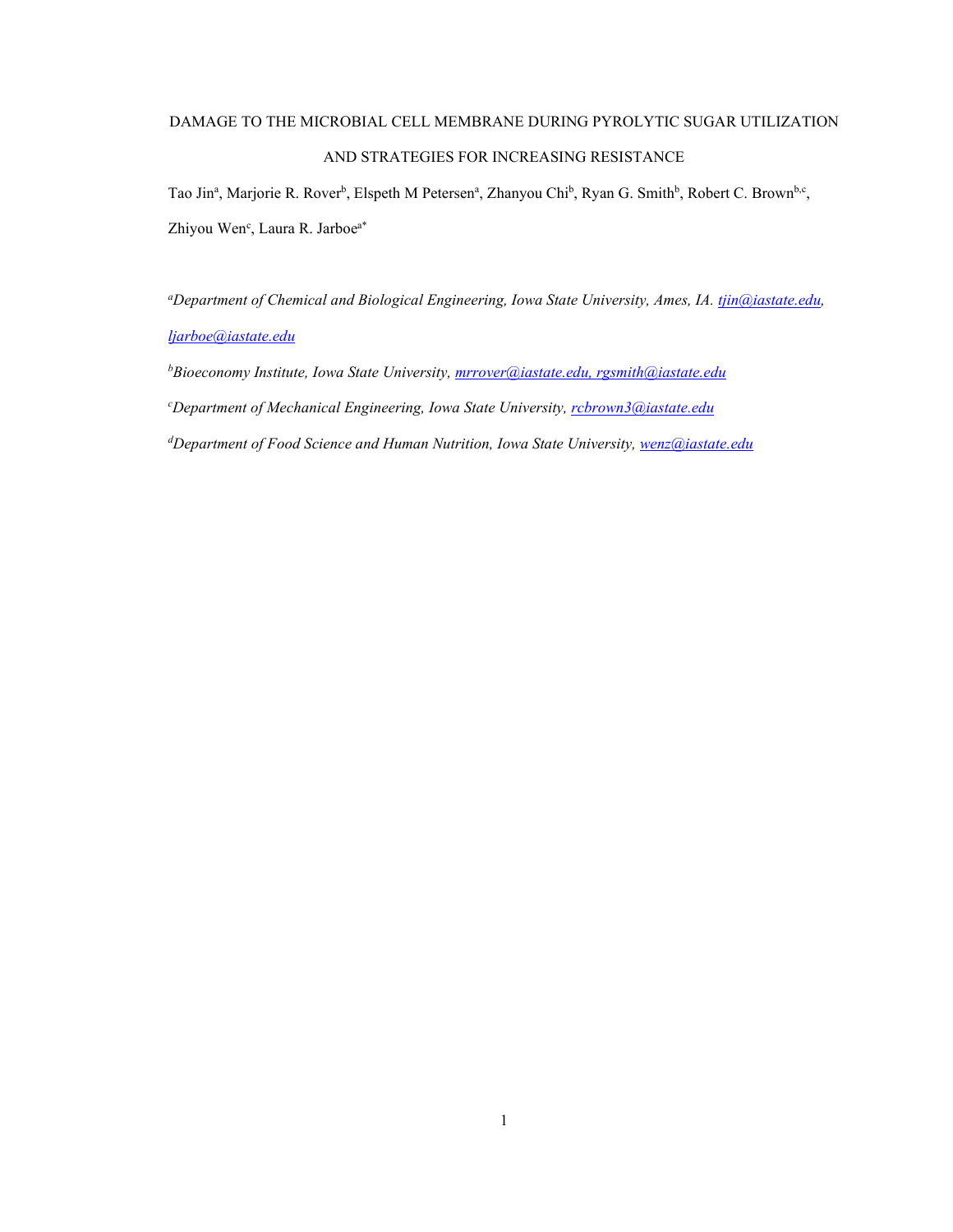# **Abstract**

Lignocellulosic biomass is an appealing feedstock for the production of biorenewable fuels and chemicals, and thermochemical processing is a promising method for depolymerizing it into sugars. However, trace compounds in this pyrolytic sugar syrup are inhibitory to microbial biocatalysts. This study demonstrates that hydrophobic inhibitors damage the cell membrane of ethanologenic *Escherichia coli* KO11+*lgk*. Adaptive evolution was employed to identify design strategies for improving pyrolytic sugar tolerance and utilization. Characterization of the resulting evolved strain indicates that increased resistance to the membrane-damaging effects of the pyrolytic sugars can be attributed to a glutamine to leucine mutation at position 29 of carbon storage regulator CsrA. This single amino acid change is sufficient for decreasing EPS protein production and increasing membrane integrity when exposed to pyrolytic sugars.

# **Keywords**

Pyrolytic sugars; Membrane damage; evolution; *csrA*; Extracellular polymeric substances

## **Acknowledgements**

This work was funded by the National Science Foundation Energy for Sustainability program (CBET-1133319), the Iowa Energy Center (12-06) and the Iowa State University Bioeconomy Institute. The funders had no role in study design, data collection and analysis, decision to publish, or preparation of the manuscript. We thank Tony Romeo (University of Florida) for his helpful discussion.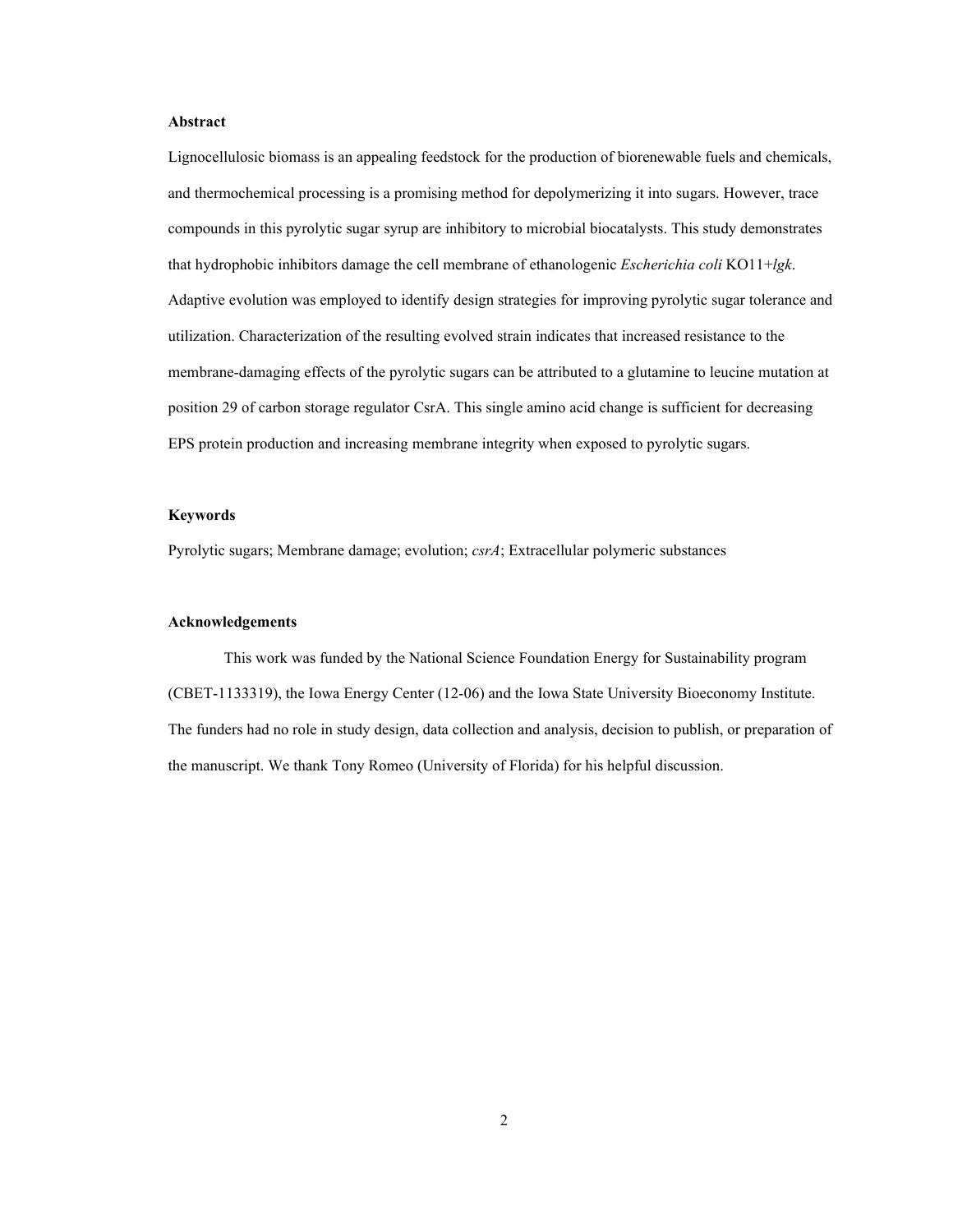## **Introduction**

Lignocellulosic biomass, consisting mainly of cellulose, hemicellulose and lignin [19], is an attractive feedstock for the production of biofuels and chemicals [34,30,21,54]. Sugars from cellulose and hemicellulose are an attractive carbon and energy source for the microbial production of fuels and chemicals. There are a variety of methods to release these sugars, including acid hydrolysis [18,68,81], alkali hydrolysis [75], ozonolysis [79], ionic liquid [43] and steam explosion [2], as reviewed elsewhere [51,33,25]. Progress has also been made in the recovery and upgrading of the lignin component of biomass [59,10].

Fast pyrolysis of lignocellulosic biomass results in "pyrolytic syrup" rich in sugars. This fast pyrolysis is the rapid thermal decomposition of biomass in the absence of oxygen to produce mostly liquid products [7,36,80]. As conventionally produced, the liquid is an emulsion of lignin-derived phenolic compounds in an aqueous phase of oxygenated compounds derived from the decomposition of polysaccharides. These oxygenated components include aldehydes, ketones, furans, and carboxylic acids, with sugars normally being only a small fraction of the carbohydrate-derived compounds [8]. However, it has been shown that the recovery of a variety of hexose and pentose sugars and anhydrosugars (collectively referred to as pyrolytic sugars) can be dramatically increased by pretreating the biomass prior to pyrolysis with a small amount of sulfuric or phosphoric acid to passivate the alkali and alkaline earth metals (AAEM) and impede their catalytic action on the polysaccharides [35,55].

A second advance in the recovery of pyrolytic sugars is the development of a two-step fractionation process [65]. The first step condenses high boiling point compounds (heavy ends) from vapors exiting the pyrolysis reactor. The heavy ends contain lignin-derived water-insoluble phenolic oligomers and water-soluble pyrolytic sugars, the latter of which are washed out of the heavy ends with water to produce pyrolytic syrup. Although this syrup is an attractive fermentation substrate, it unfortunately contains compounds that are inhibitory to microbial biocatalysts, including phenolic compounds, alcohols, aldehydes and acids [64,6]. The inhibitory effect of these compounds limits the amount of sugar that can be provided to the fermentation and thus limits the amount of fuels and chemicals that the microbes can produce.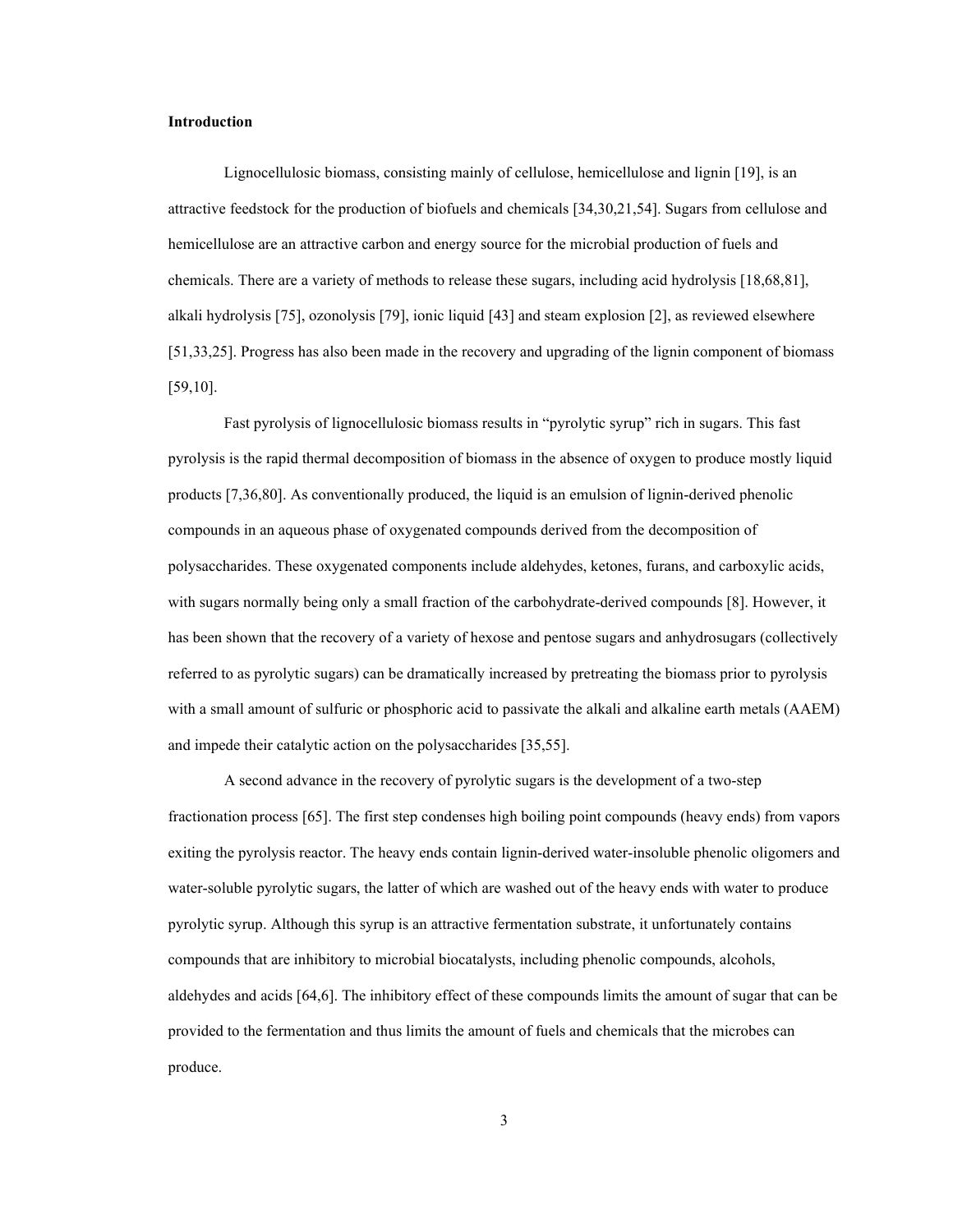Biocatalyst inhibition is a common problem in utilization of biomass-derived sugars and production of biorenewable fuels and chemicals [29]. As mentioned above, a variety of biomass processing techniques have been described, for which many of them, the resulting sugar stream contains compounds that are inhibitory to the microbial biocatalyst [50,64,32,56], including but not limited to, phenolics, alcohols, aldehydes, and organic acids. This inhibition has been characterized for a variety of the most prominent compounds present in the sugar stream [11,24,84,83,82,53]. This inhibition is synergistic for many of these compounds, making it difficult to identify which inhibitor is the most problematic [84,83].

One approach for dealing with this problem is to remove the inhibitory compounds via a pretreatment step. For example, treating pyrolytic sugars with alkali decreases the phenolic content and the toxicity for microbial biocatalysts, leading to higher ethanol titers [64,6], though toxicity is still problematic. Adding a pretreatment step will increase the overall process cost, that may or may not be justified by the subsequent improvement in sugar utilization. An alternative approach is to identify the mechanisms of inhibition and engineering the microorganisms for improved robustness [29,16,5,77]. However, when inhibition mechanisms are unknown or a rational mitigation strategy is not apparent, adaptive evolution can be a useful tool [78]. Subsequent reverse engineering of such evolved strains can in turn, lead to the identification of new design strategies to combat microbial inhibition.

Previous studies have identified a variety of non-sugar compounds in pyrolytic sugars, many of which are hydrophobic [64,6]. These include, but are not limited to: hydroquinone, vanillin, catechol, cyclotene, syringol, syringaldehyde and pyrogallol. Overton's Rule states that membrane permeability is a function of a molecule's hydrophobicity [31], leading us to hypothesize that pyrolytic sugar toxicity may be due, at least in part, to membrane disruption by these hydrophobic compounds. One symptom of membrane damage is a loss of membrane integrity, leading to leakage of valuable cellular content [72,66,23]. Another important metric of membrane health is membrane fluidity, which is a function of the chain length, saturation, isomerization, branching, and cyclization of the lipid bilayers and the membrane-embedded proteins [52]. Membrane fluidity can change in response to growth conditions [47,12,49,3] or the presence of membrane-damaging compounds [66,73]. Previous studies have demonstrated that exposure to these inhibitory compounds can also lead to changes in membrane lipid composition, which can lead to further perturbation of membrane fluidity [44,62].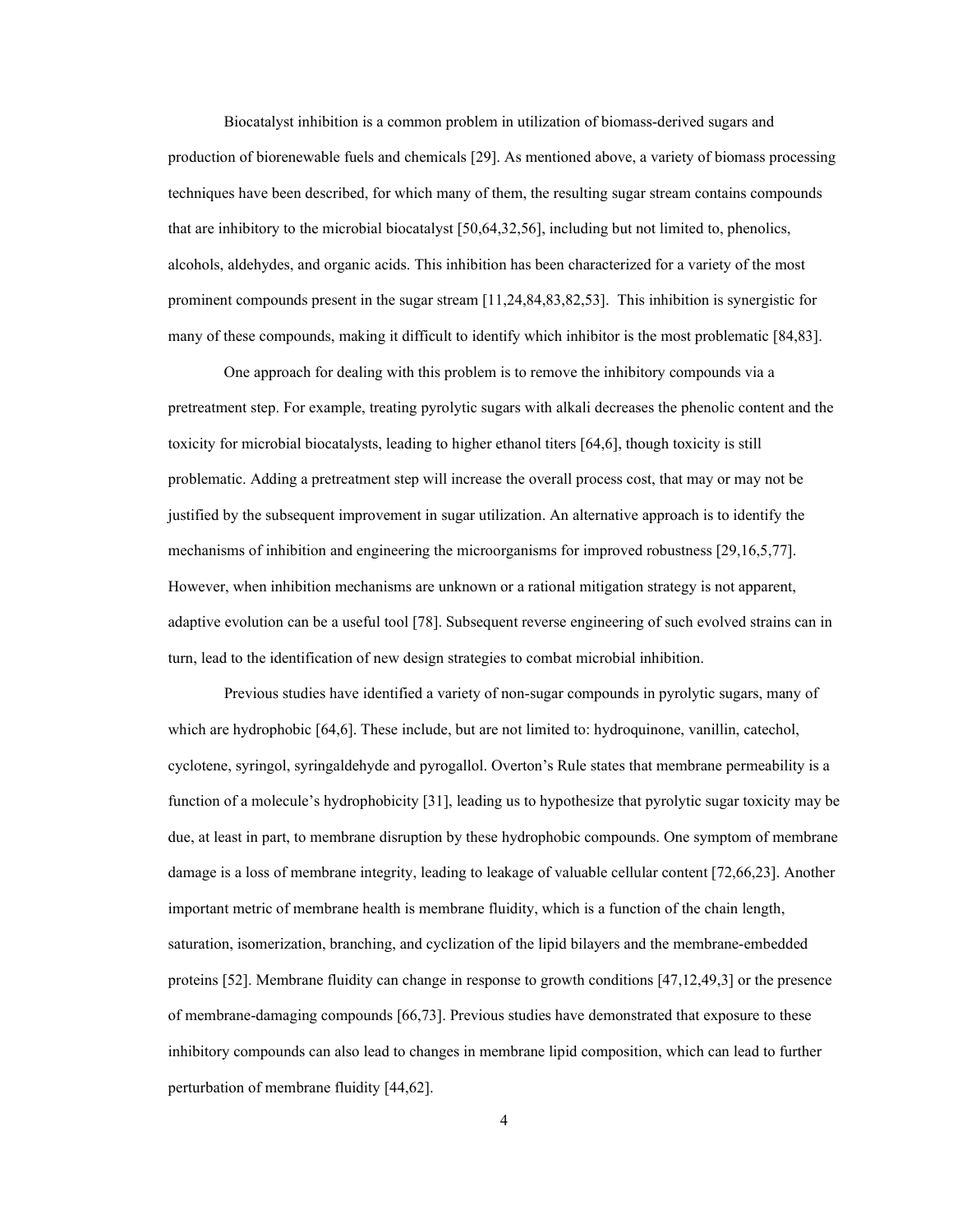We hypothesize that pyrolytic sugar toxicity arises from damage of the cell membrane by hydrophobic compounds in the syrup, particularly phenolic compounds. The goals of this study were to both test this hypothesis and to identify design strategies that mitigate or prevent this damage.

# **Materials and methods**

# Strains and medium

All strains used in this work are listed in Table 1. *E. coli* strain KO11 (ATCC strain 55124) was previously engineered for levoglucosan utilization by genomic integration of the levoglucosan kinase gene (*lgk*) from *Lipomyces starkeyi* [40], here referred to as KO11+*lgk*. Seed cultures were grown overnight in 250 mL flasks at 37 °C with horizontal shaking at 200 rpm in LB medium containing 40 μg/ml chloramphenicol.

# Production of raw pyrolytic sugars

Red oak (*Quercus rubra*; Wood Residual Solutions, LLC of Montecello, WI), with moisture content of approximately  $10\%$  (w/v), was used for production of the pyrolytic sugar syrup [64]. It was milled using an Artsway 60 hp hammer mill equipped with a 3 mm screen. The feedstock was then pyrolyzed at approximately 500 °C in a fluidized bed reactor to produce two fraction of bio-oil: a sugar-rich heavy ends and an aqueous phase, as described elsewhere [65].

Immediately after production, the heavy ends were mixed with an equal weight of deionized water to separate water-soluble pyrolytic sugars from water-insoluble phenolic oligomers. The mixture of heavy ends and water was thoroughly mixed using a batch lab scale mixer, placed on a shaker table (MaxQ 2506, Thermo Scientific, Hanover Park, IL) for 30 min at 250 motions min-1 and then centrifuged (accuSpin 1R, Thermo Scientific, Hanover Park, IL) at 2,561i*g* and room temperature for 30 min. The aqueous phase, containing pyrolytic sugars, was decanted and rotary evaporated at 40 °C until no condensation remained on the sides of the evaporation flask or condenser [64].

### Overliming treatment of pyrolytic sugar syrup

Raw pyrolytic sugar syrup was detoxified according to the previously described overliming procedure [6]. Briefly, chemical grade  $Ca(OH)_2$  was added to an aqueous solution containing 10 wt% of the raw pyrolytic sugars syrup, so that the final  $Ca(OH)_2$  concentration was 18.5 g/L. The mixture was then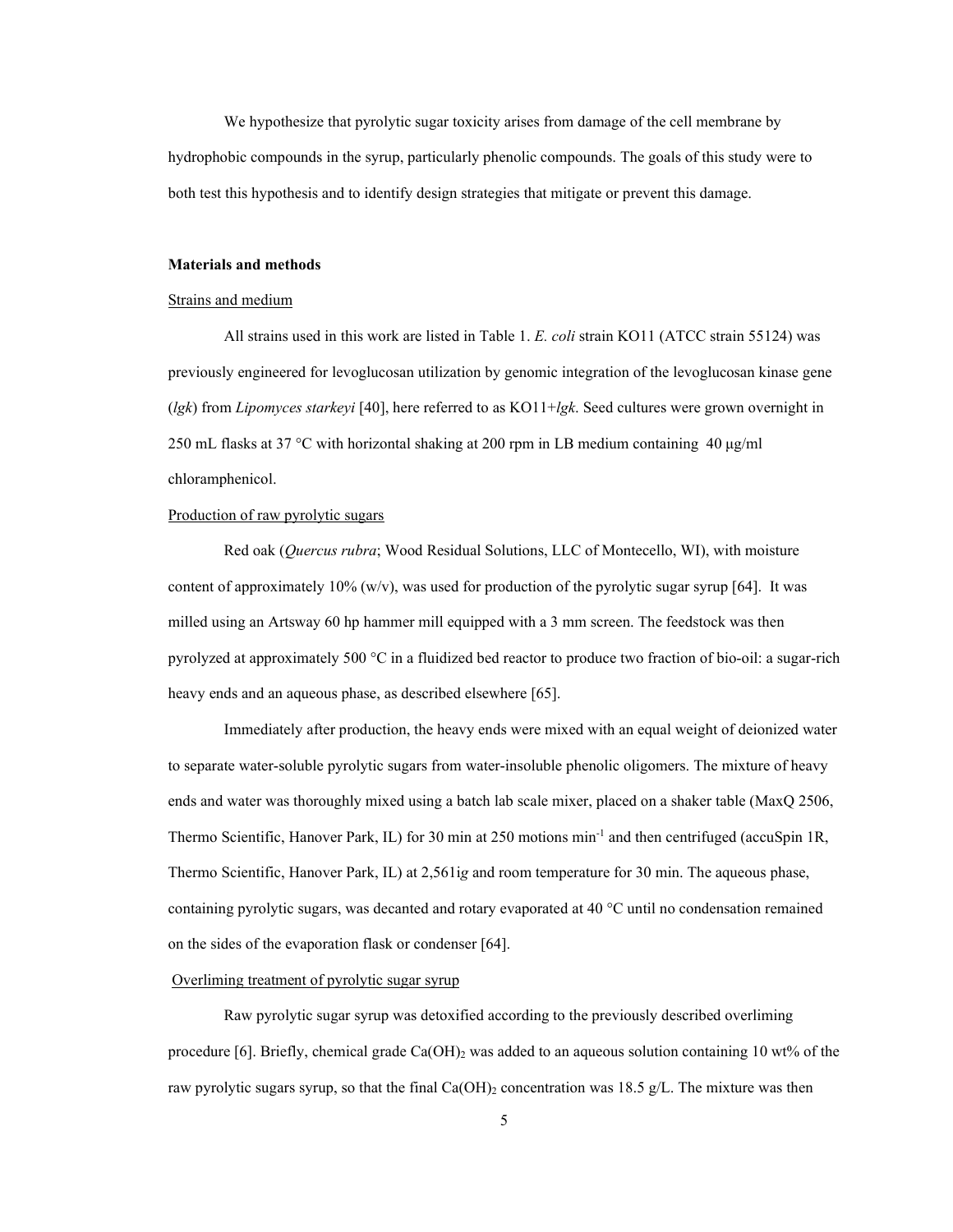held at 60 °C for 4 h with stirring, centrifuged at 8,817*g*, and the supernatant was collected and adjusted to pH 7.0 by addition of 50% sulfuric acid. After incubation at room temperature for 24 h with shaking (150 rpm), the sample was centrifuged again and the supernatant was collected.

## Determination of Cell Membrane Integrity

# 1. Magnesium leakage

Leakage of magnesium out of damaged cells was quantified according to previously described methods [66]. Cells were grown to mid-log in LB medium, centrifuged at  $4000 \times g$  and  $4 \degree C$  for 15 min, washed twice in phosphate-buffer saline (PBS) buffer (pH 7.0), and resuspended in PBS buffer to a final OD550 of 15 and treated with either pyrolytic sugars, glucose or chloroform. Chloroform was added at a volume ratio of 1 part chloroform to 10 parts cells suspension. The resulting mixtures were vortexed and incubated at 37 °C, 250 rpm for 1.5 h, and then centrifuged at 21,000  $\times$  g and 4 °C for 5 min. Two µl of the supernatant were added to 3 ml of the magnesium reagent (SEKISUI Chemical Co) and incubated at 25 °C for 5 min. The amount of magnesium present in the supernatant was measured via absorbance at 660 nm. 2. SYTOX Green permeability

Cells were harvested in the mid-log phase and processed in the same way as for the magnesium leakage analysis. The cell pellets were then resuspended in PBS at a final OD $_{550}$  of 1.0 and treated with glucose or pyrolytic sugars. After 1.5 h incubation, 100 μl of the cell suspensions were added to 900 μl PBS with 1 μl SYTOX Green (Life Technologies) nucleic acid stain, as described previously [41,63]. BD Biosciences FACSCanto II flow cytometer (-20 mW, 488 nm Argon laser with optical fixed-alignment as the excitation source) at the ISU Flow Cytometry Facility was employed for the analysis. Simultaneous measurements of forward and side laser scatter and SYTOX Green fluorescence were made. Background and non-cellular events were eliminated from data acquisition using a minimum side scatter threshold.

# Membrane fluidity analysis

Cells were harvested in the mid-log phase and processed in the same way as with the magnesium leakage analysis. The collected cells were resuspended in PBS buffer at a final  $OD_{550}$  of approximately 0.6. After 1.5 h treatment with pyrolytic sugars, 6-diphenyl-1,3,5-hexatriene (DPH; Life Technologies) in tetrahydrofuran was added to a final concentration of 0.2 μM, followed by 30 min of incubation in the dark at 37 °C with shaking (250 rpm). Fluorescence polarization values were quantified as previously described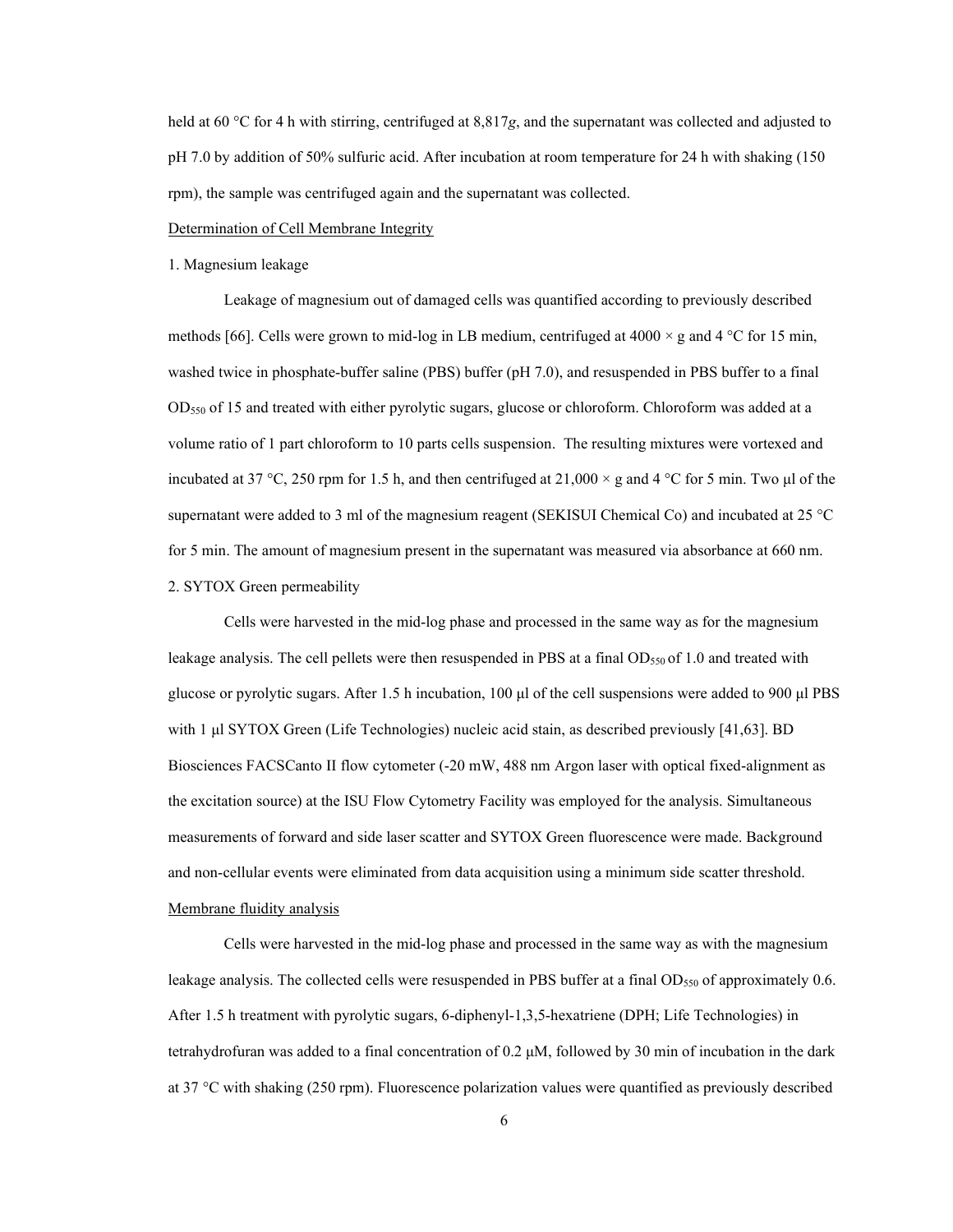[66]. A Synergy 2 Multi-Mode microplate reader from BioTek was employed for analysis at 360/40 nm excitation and 460/40 nm emission. To eliminate the background of glucose and pyrolytic sugars, the corresponding samples without cells were analyzed as a control.

#### Membrane lipid composition analysis

# 1. Measurement of phospholipid fatty acids distribution

Cells were harvested in the mid-log phase and processed in the same way as for magnesium leakage analysis. The collected cells were resuspended in PBS and treated with raw pyrolytic sugars at 37 °C for 1.5 h. Extraction of fatty acids was performed as described elsewhere [66]. Briefly, the cell pellets were washed in ice-cold water and then resuspended in methanol. The cell suspensions were sonicated and incubated at 70 °C for 15 min with tridecanoic (C13) and nonadecanoic (C19) acids internal standards. After centrifugation at 2,200 $\times$  g, 4 °C for 5 min, the supernatant was separated and mixed with water, and the cell pellets were resuspended in chloroform. Subsequently, the two solutions were combined and mixed by vortexing. After centrifugation, fatty acids were extracted from the chloroform layer of the mixture and concentrated by an N-Evap nitrogen tree evaporator (Organomation Associates). The fatty acids were methylated into esters and analyzed by gas chromatograph-flame ionization detector/mass spectrometer (GC-FID/MS) (Agilent Technologies Model 6890 Gas Chromatograph coupled to a Model 5973 Mass Selective Detector).

### 2. Measurement of phospholipid head groups distribution

Cells were harvested in the mid-log phase and then processed and treated in the same manner as described above. The distribution of phospholipid head groups was measured by HPLC-ELSD [1]. Fermentation and adaptive evolution

Seed cultures were inoculated at an initial OD550 of 0.05 in 500 ml fleakers containing 350 ml LB medium containing with 40  $\mu$ g/ml chloramphenicol and 10% (w/v) of a mixture of glucose and raw pyrolytic sugars. Batch fermentations were performed in a 37 °C water bath with stirring at 200 rpm. The pH was maintained at 7.0 by automated addition of 2M KOH. Two replicates were performed for each concentration of raw pyrolytic sugars. Pyrolytic sugar concentration at the beginning of the evolutionary procedure was 0.25% (w/v). Cultures were sequentially diluted into fresh medium at 12 hr intervals or when the optical density  $(OD_{550})$  reached 2.0. Three serial transfers were conducted for each sugar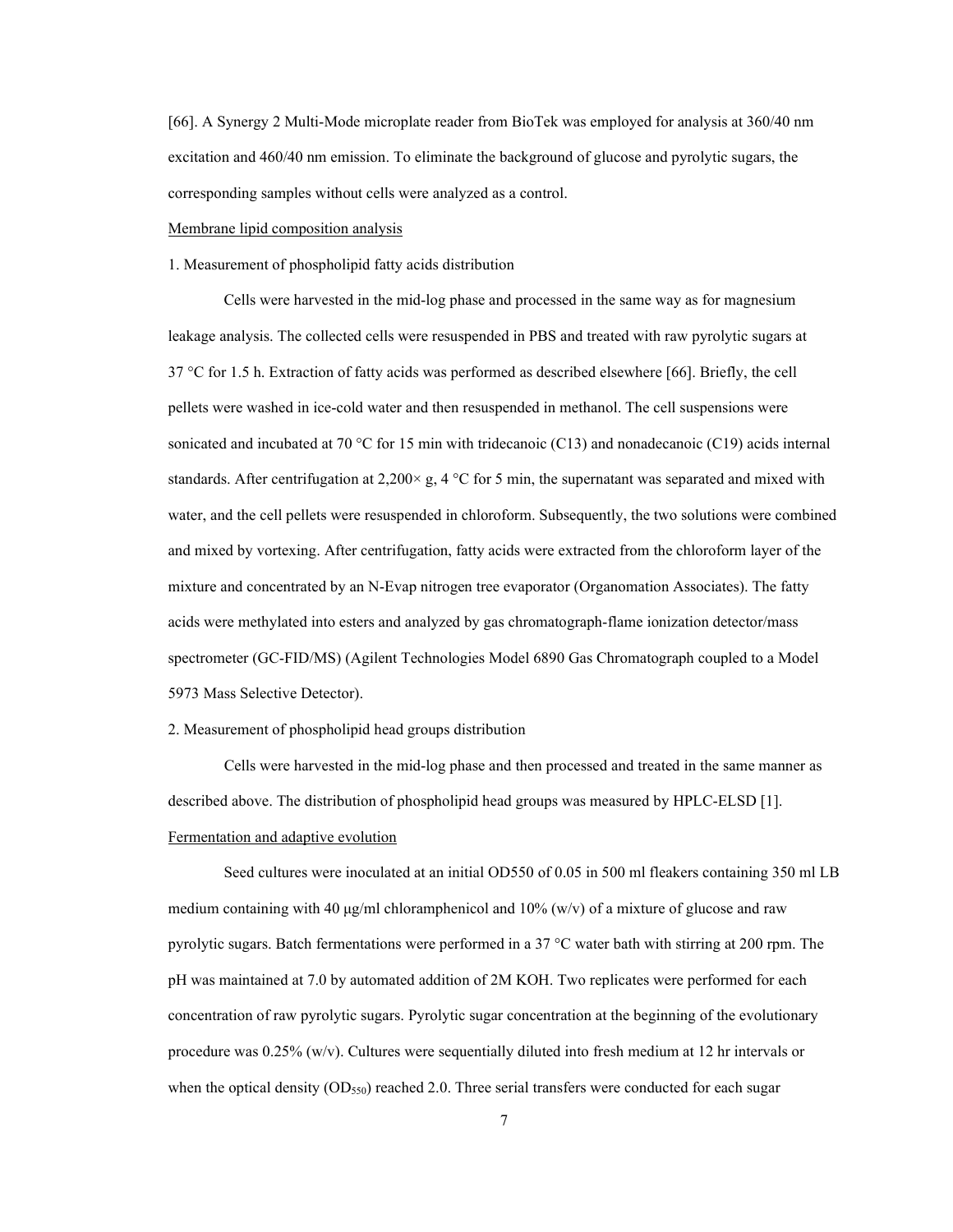concentration, followed by an increase of  $0.05\%$  (w/v) in the pyrolytic sugar content. One colony was picked at the end of the adaptive evolution and designated TJE1.

## Cell encapsulation

Seed cultures of *E. coli* KO11+*lgk* were prepared in 10 ml LB medium and shaken at 250 rpm, 37 °C overnight. Seed cultures were inoculated into flasks containing 50 ml LB at an initial OD $_{550}$  of 0.1, and grown to OD<sub>550</sub> ~1.0 at 37 °C. Preparation of encapsulated cells is described in [37]. Briefly, the cell suspensions were washed with water and mixed with  $1.3\%$  (w/v) sodium alginate solution at a 1:4 ratio (v/v). Then the polymer/cell suspension was extruded into 20 g/L calcium chloride at a rate of 1.0 ml/min. The distance between the droplets of suspension and the calcium chloride solution was approximately 2.5 cm. The resulting beads were further hardened in fresh calcium chloride solution (20  $g/L$ ) for 1 h at room temperature, washed with 0.9% (w/v) saline solution and water, and resuspended in LB medium. Finally, the beads were added to an equal volume of fresh medium containing pyrolytic sugars.

#### Whole-Genome Sequencing

Genomic DNA was extracted and purified using DNeasy Blood & Tissue Kit (QIAGEN) and submitted to the Iowa State University DNA facility for Illumina sequencing. The short reads produced from MiSEQ 600-Cycle (2×300) were assembled by Lasergene software by DNASTAR Inc (Madison, WI). Possible mutations identified from the assembly results were investigated by Sanger sequencing at the Iowa State University DNA facility, with primers given in the supplementary information.

# Genetic manipulation

Gene fragments including 20-40 bp upstream and downstream were amplified from purified genomic DNA by using Bio-Rad thermal cyclers and purified by using QIAquick PCR Purification Kit (QIAGEN). Kanamycin resistance gene  $(Km<sup>R</sup>)$  was amplified from plasmid pKD4 flanked by 30 or 50 bp of homology to the 5' and 3' termini of each gene fragment for gene deletion or gene overlapping. Primer sequences are given in the supplementary information. Overlapping of gene fragments and the marker was achieved by PCR with Q5 high fidelity polymerase (NEB). Constructed fragments were chromosomally inserted into *E. coli* strains expressing the pKD46 plasmid, as previously described [9]. Extracellular polymeric substance (EPS) extraction and quantification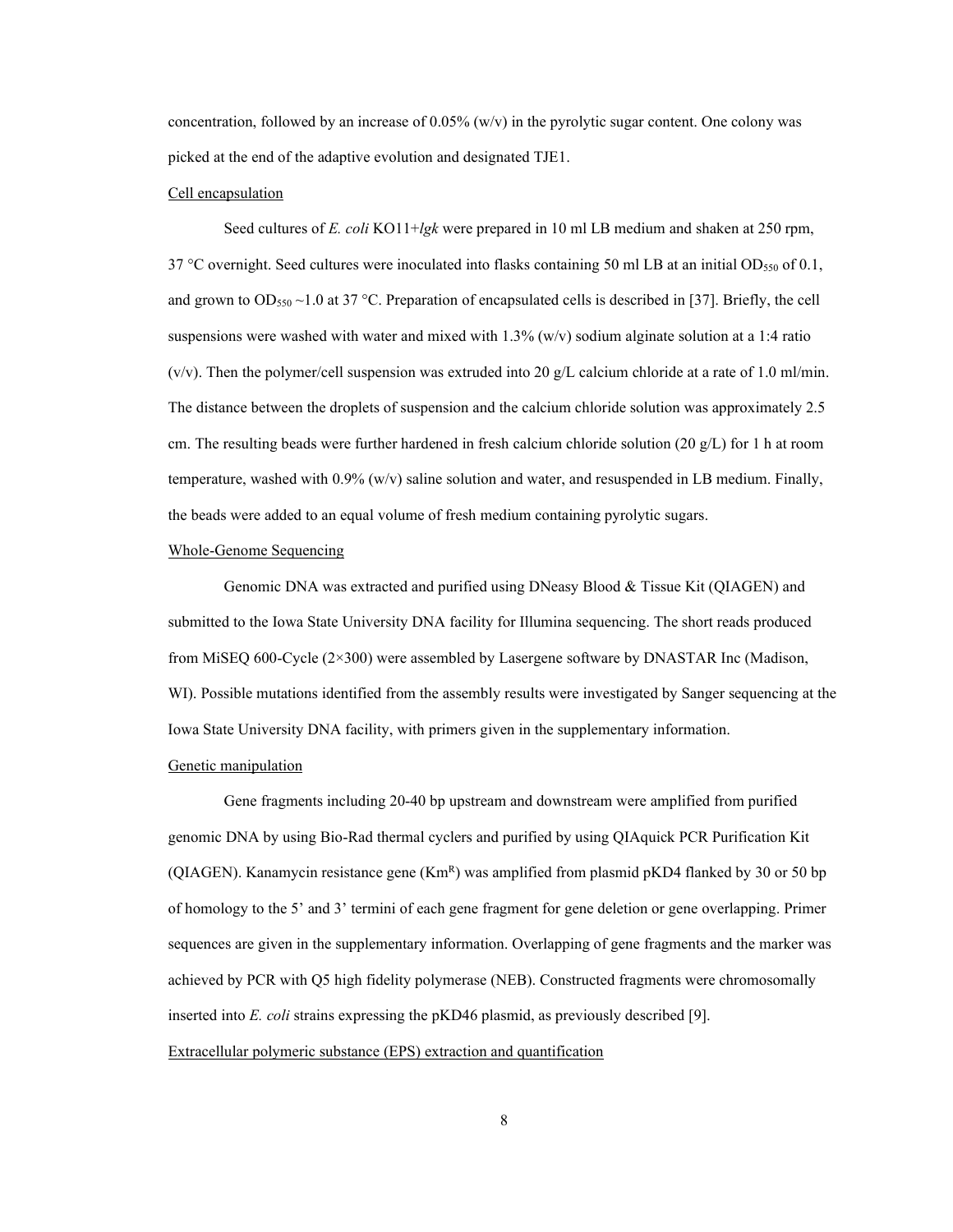Procedures followed previously described methods [45]. *E. coli* were grown on LB plates overnight at 37 °C. Approximately  $0.9 \sim 1.5 \times 10^{11}$  cells were collected and suspended in 30 ml 0.85% (w/v) NaCl solution. Cell concentration was measured by a Cellometer M10 (Nexcelom Bioscience), and cell suspensions were centrifuged at 16,300 $\times$ g at 4 °C for 30 min. The supernatant was passed through a polypropylene filter (0.45μm pore size) and three volumes of ice-cold 100% ethanol were added. The mixture was incubated at -20 °C for 24 hr, and centrifuged at  $16,300 \times g$  at 4 °C for 30 min. The supernatant was decanted and the pellets were dried at room temperature and then resuspended with 5.5 ml DI water. This resuspension is referred to here as EPS extract.

For protein analysis, 3 ml alkaline copper reagent (1 wt% CuSO<sub>4</sub>: 2 wt% Na Tartrate: 2 wt%  $NaCO<sub>3</sub>$  in 0.1M NaOH=1:1:98) was added to 0.6 ml of the EPS extract; the mixture incubated for 10 min at room temperature without agitation. Then, 0.15 ml Folin-Ciocalteu reagent (2N Folin-Ciocalteu Phenol:water=1:1) was added and the mixture incubated for 30 min at room temperature without agitation. The absorbance at 500 nm was measured, and protein content estimated using bovine serum albumin (BSA) as standard. For polysaccharide analysis, 25  $\mu$ l of 80% phenol (w/v) was mixed with 1 ml of EPS extract, and 2.5 ml of 98% sulfuric acid was then added. The mixture was incubated for 10 min at room temperature and then at 30 °C for another 20 min.The samples were held for 4 hr at room temperature. Absorbance was measured at 488 nm and polysaccharide content estimated with xanthan gum as standard.

## **Results and Discussion**

#### Pyrolytic sugars inhibit the growth and damage the membrane of *E. coli* KO11+*lgk*

## 1. Pyrolytic sugars inhibit microbial growth

Pyrolytic sugars contain a variety of organic compounds, such as phenolics, aldehydes and acids [65], which have been characterized as toxic to microbes [83,82]. To establish the concentration of pyrolytic sugars that *E. coli* KO11+*lgk* could tolerate, batch fermentations were performed (Figure 1). Note that *E. coli* KO11 was previously evolved for the production of ethanol at high yield and titer from up to 10% (w/v) sugars [28]. Our long-term goal is to replace these pure sugars with pyrolytic sugars; therefore, a high total sugar concentration was maintained in these experiments. As shown in Figure 1, provision of pyrolytic sugars at concentrations as low as  $0.5\%$  (w/v) was sufficient for complete inhibition; no growth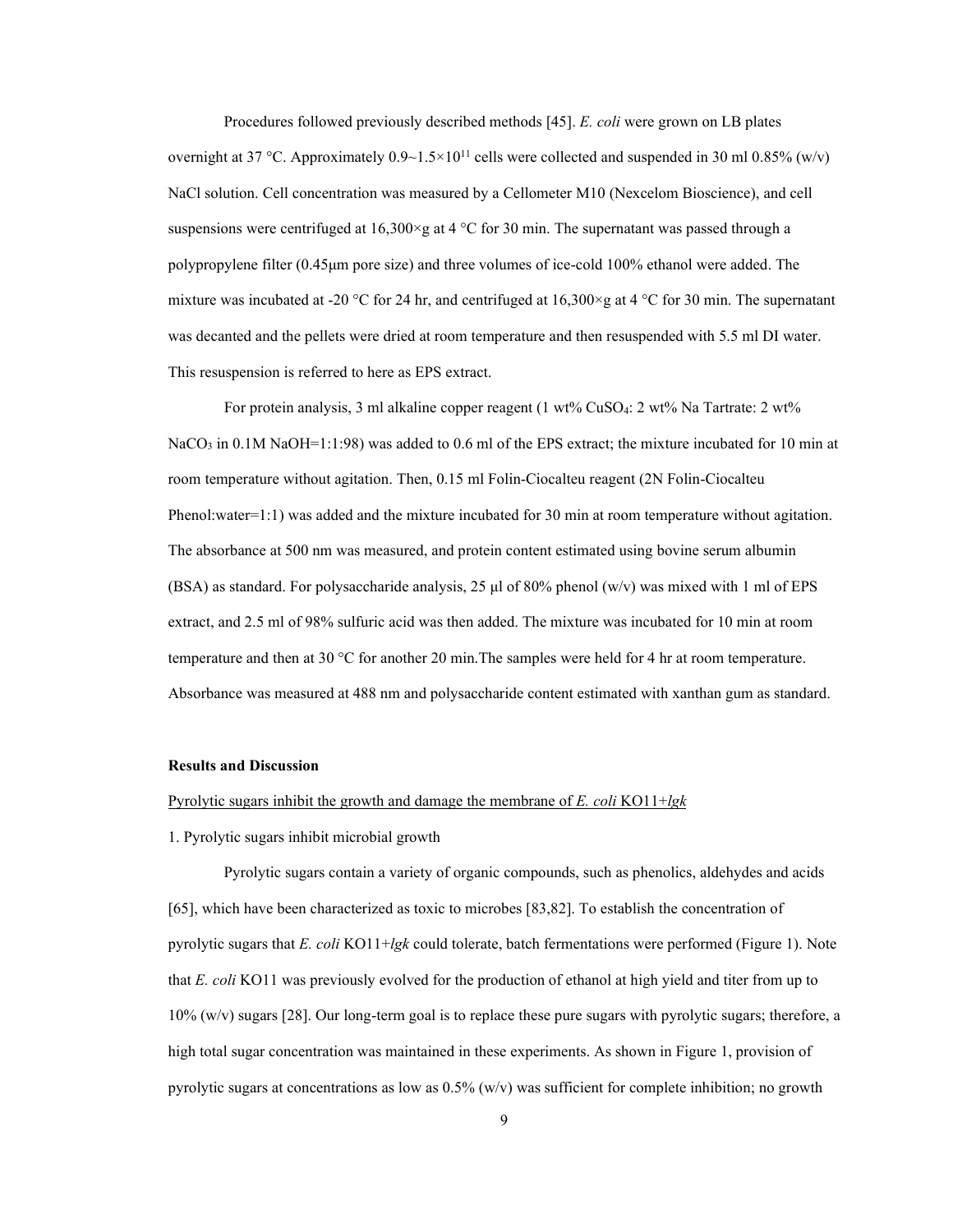was observed over the course of 72 h. Cultures containing 0.25% (w/v) pyrolytic sugar syrup did grow, although with a longer lag phase than the pure glucose cultures.

This result demonstrates the magnitude of pyrolytic sugar toxicity and the need to either decrease toxicity of the sugar syrup and/or increase tolerance of the microbial biocatalyst. Understanding the mechanisms of microbial inhibition can guide such efforts.

## 2. Pyrolytic sugars induce membrane leakage

We have hypothesized that hydrophobic compounds in pyrolytic sugars damage the cell membrane, impacting overall microbial growth and fermentation. Consistent with this proposition, we observed that raw pyrolytic sugars cause dose-dependent decreases in membrane integrity (Figure 2A). These leakage experiments used an assay that measures the amount of magnesium released from damaged cells into the extracellular medium. Chloroform was used as a positive control and leakage values are presented relative to leakage measured with chloroform. Consistent with expectations, cells challenged with increasing concentrations of raw pyrolytic sugars showed substantial increases in membrane leakage. Specifically, cells treated with  $0.5\%$  (w/v) raw pyrolytic sugars released 40% as much magnesium as the cells treated with chloroform. However, beyond concentrations of 0.3 wt%, the amount of leakage induced remained relatively stable. In contrast, the membrane damage resulting from pure glucose never exceeded 10%, indicating that damage observed with raw pyrolytic sugars is due to non-sugar components.

The cell membrane plays a critical role in separation of the interior of the cell from the external environment, and in transporting molecules and ions into and out of cells. This is attributed to its selective permeability, which helps to exclude inhibitors and import nutrients. Our data suggests that hydrophobic inhibitors in pyrolytic sugar syrup disrupt this barrier due to their membrane permeability, resulting in a decrease in membrane integrity and leakage of essential metabolites. This phenomenon of membrane damage has been reviewed elsewhere [74]. Increasing cell membrane integrity could potentially improve pyrolytic sugar tolerance and utilization. Other researchers have demonstrated that the membrane can be strengthened through genetic modification [4,46,77].

Our group previously observed that overliming treatment reduces pyrolytic sugar toxicity without decreasing sugar content [6]. If membrane damage observed during pyrolytic sugar challenge does contribute to toxicity of pyrolytic sugars, sugars detoxified by overliming should cause less membrane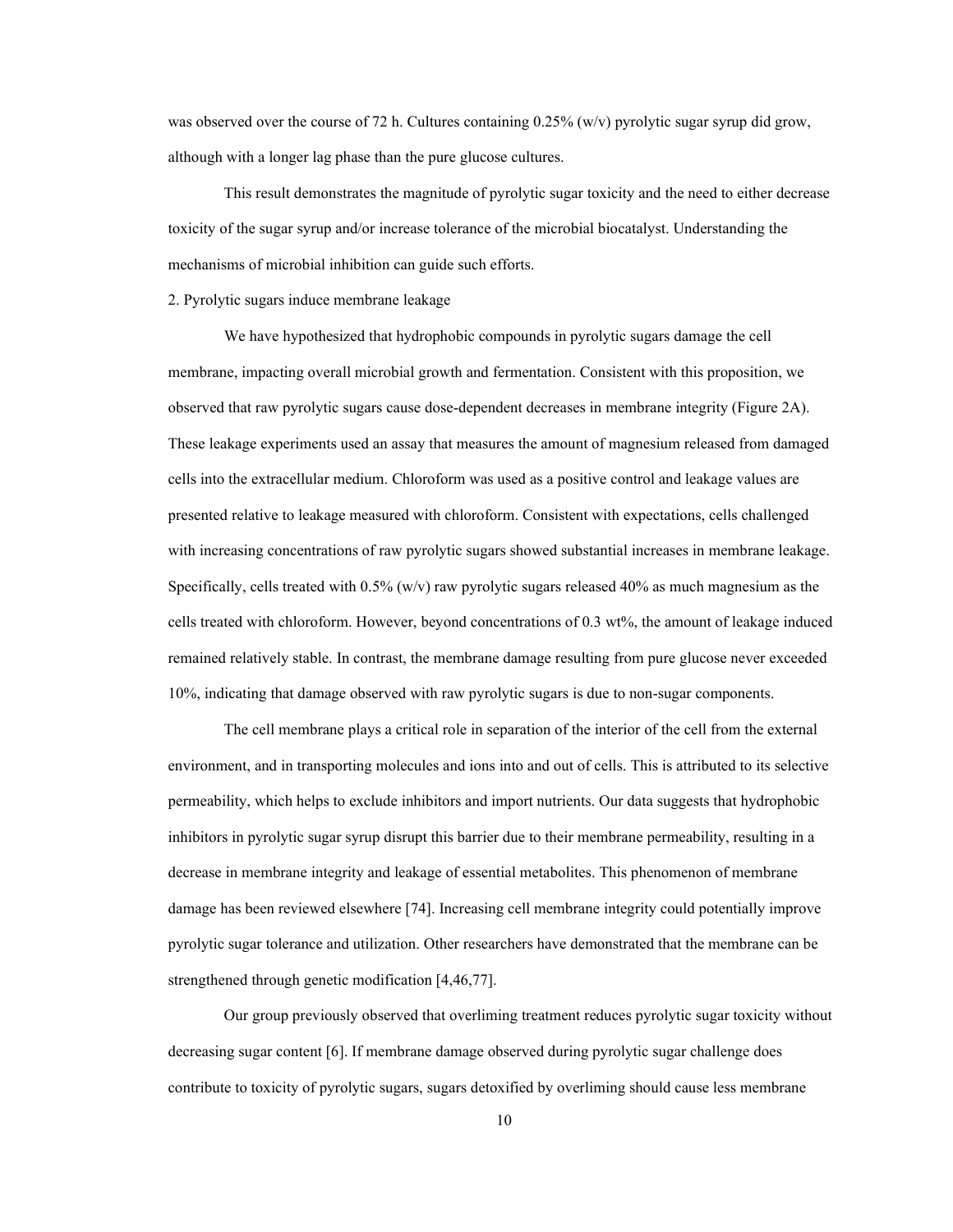damage. Consistent with this supposition, overlimed pyrolytic sugars caused less magnesium leakage than raw sugars, even at concentrations as high as 1.0% (w/v) (Figure 2A). Specifically, while leakage values of 40% were observed even in the presence of  $0.3\%$  (w/v) raw pyrolytic sugars, leakage values of only 26% were observed in the presence of  $1.0\%$  (w/v) overlimed sugars. Thus, in addition to our previous observations that overlimed pyrolytic sugars have increased fermentability and decreased concentrations of certain inhibitory compounds [6], here we have shown that overlimed sugars cause less membrane leakage than the corresponding raw sugars.

# 3. Membrane fluidity increases during pyrolytic sugar challenge

The physical state of the membrane can change in response to changes in growth conditions, such as environmental stress [52]. One measurable aspect of the state of membrane is membrane fluidity, which must be maintained within a critical range in order to support normal membrane function [27]. Membrane fluidity can be measured by membrane fluorescence polarization, the decreased membrane polarization corresponds to increased membrane fluidity. Similar to our observation of decreased membrane integrity, we observed a sharp decrease in the membrane polarization of *E. coli* KO11*+lgk* when challenged with 0.1% (w/v) pyrolytic sugars (Figure 2B). Specifically, fluorescence polarization sharply decreased to 0.02, an order of magnitude lower than the value measured for the non-sugar control (0.3). Note that the concentration of 0.1% (w/v) sugars is within the tolerance limit of KO11+*lgk*. Pyrolytic sugar concentrations as low as  $0.1\%$  (w/v) perturbed polarization to a great extent relative to both the non-sugar control and cells treated with pure glucose. Since the fluorescence polarization value already approximated zero in the presence of 0.1% (w/v) of pyrolytic sugars, measurements were not performed for higher concentrations.

Previous studies have shown that phenolic compounds, which are one class of major non-sugar components in the pyrolytic sugars [6], can alter the membrane fluidity and permeability [14]. We have shown that pyrolytic sugars have a similar damaging effect. As previously reviewed [13], the affinity of lipophilic compounds for the phospholipid membrane leads to their infiltration of the membrane lipid bilayer and accumulation within it. Their interaction with lipid acyl chains causes disordered lipid packing and abnormal membrane configuration [15]. Therefore, changing the propensity of these compounds to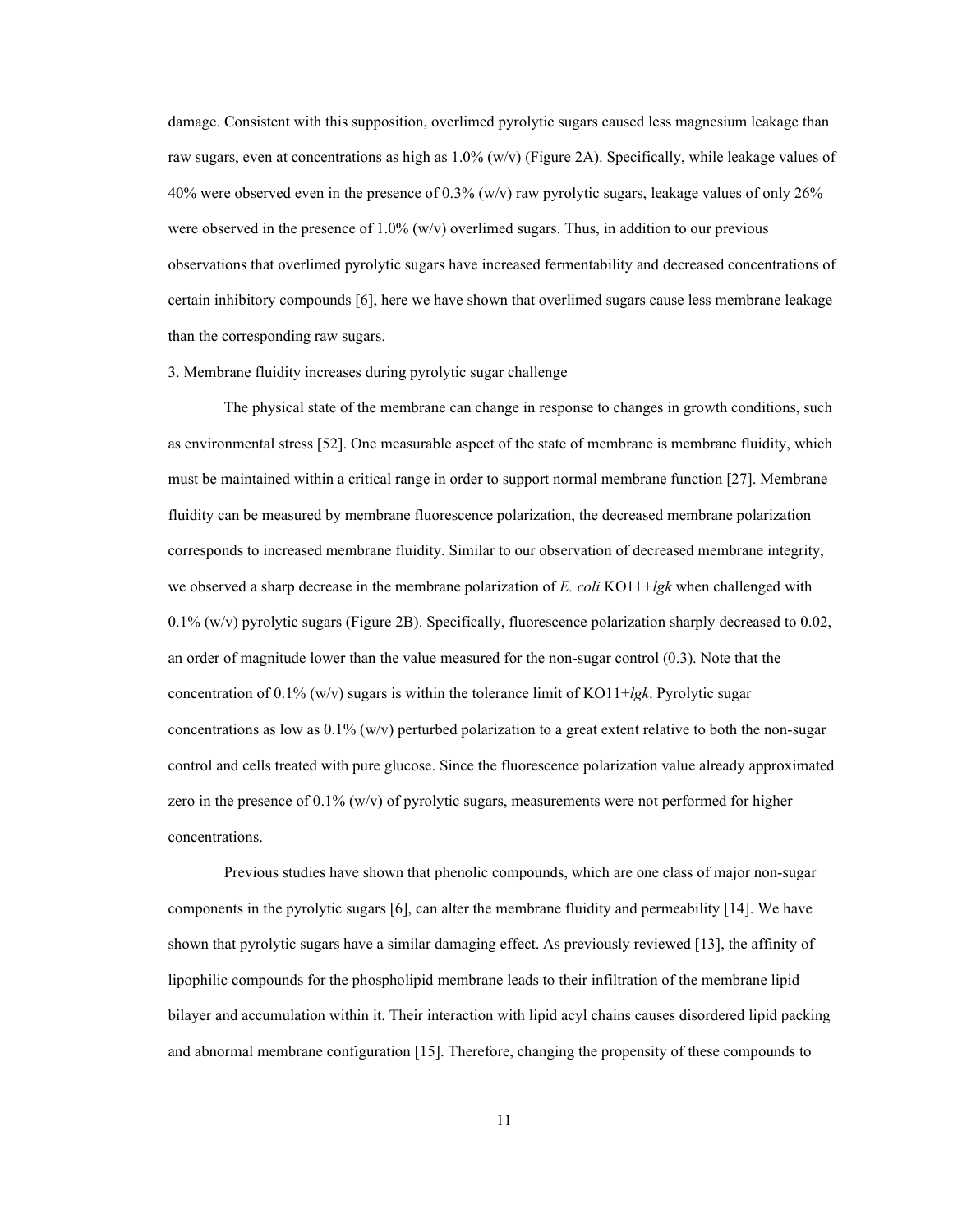partition into the membrane by changing membrane composition could be a useful strategy for excluding these compounds.

## Encapsulation helps to alleviate the toxicity of pyrolytic sugars

The cell membrane normally serves as a barrier to inhibitory compounds that could disturb metabolism. However, the native *E. coli* membrane apparently does not sufficiently block inhibitory compounds in pyrolytic sugar syrup. Therefore, creation of a secondary artificial "membrane" outside of the cell could possibly provide protection from inhibitors in pyrolytic sugar syrup. Encapsulation has been previously demonstrated to reduce toxicity of hydrolysates to microbes, since the calcium alginate matrix can selectively enable passage of some compounds while blocking others [58]. Here, we investigated this method as a means of providing protection from inhibitors in pyrolytic sugar syrup. Ethanol production was used to evaluate sugar tolerance and utilization.

In the absence of pyrolytic sugars or when provided with low concentrations of pyrolytic sugars at  $0.4\%$  (w/v), the encapsulated cells produced similar titers of ethanol compared to non-encapsulated, cells. However, when pyrolytic sugar concentration was increased to  $0.8\%$  (w/v) only encapsulated cells were able to produce ethanol (Figure 3). Note that this concentration is beyond the tolerance limit of KO11+*lgk*. Therefore, encapsulation was demonstrated to improve performance of *E. coli* cells in the presence of a concentration of pyrolytic sugars which was beyond the tolerance limit of non-encapsulated cells. When pyrolytic sugars were added at concentrations of 0.9 wt% and higher, no ethanol production was detected by the encapsulated cells (*data not shown*). The identification and implementation of genetic changes that decrease the permeability of these cells to the toxins in the pyrolytic sugar syrup could improve pyrolytic sugar utilization, without the increased cost associated with cell encapsulation.

#### Adaptive evolution improved the physiology of the cell membrane

We employed adaptive evolution to select for mutations that improve the resistance of *E. coli* to pyrolytic sugars, following Orgel's Second Rule that "evolution is cleverer than you are" [78]. By gradually increasing the concentrations of raw pyrolytic sugars in the medium, an evolved strain was obtained. A single colony was isolated and named TJE1.

This final evolved strain TJE1 was characterized in using either pure glucose as a control or the final concentration of pyrolytic sugars used during the adaptive evolution process (Figure 4A). Even though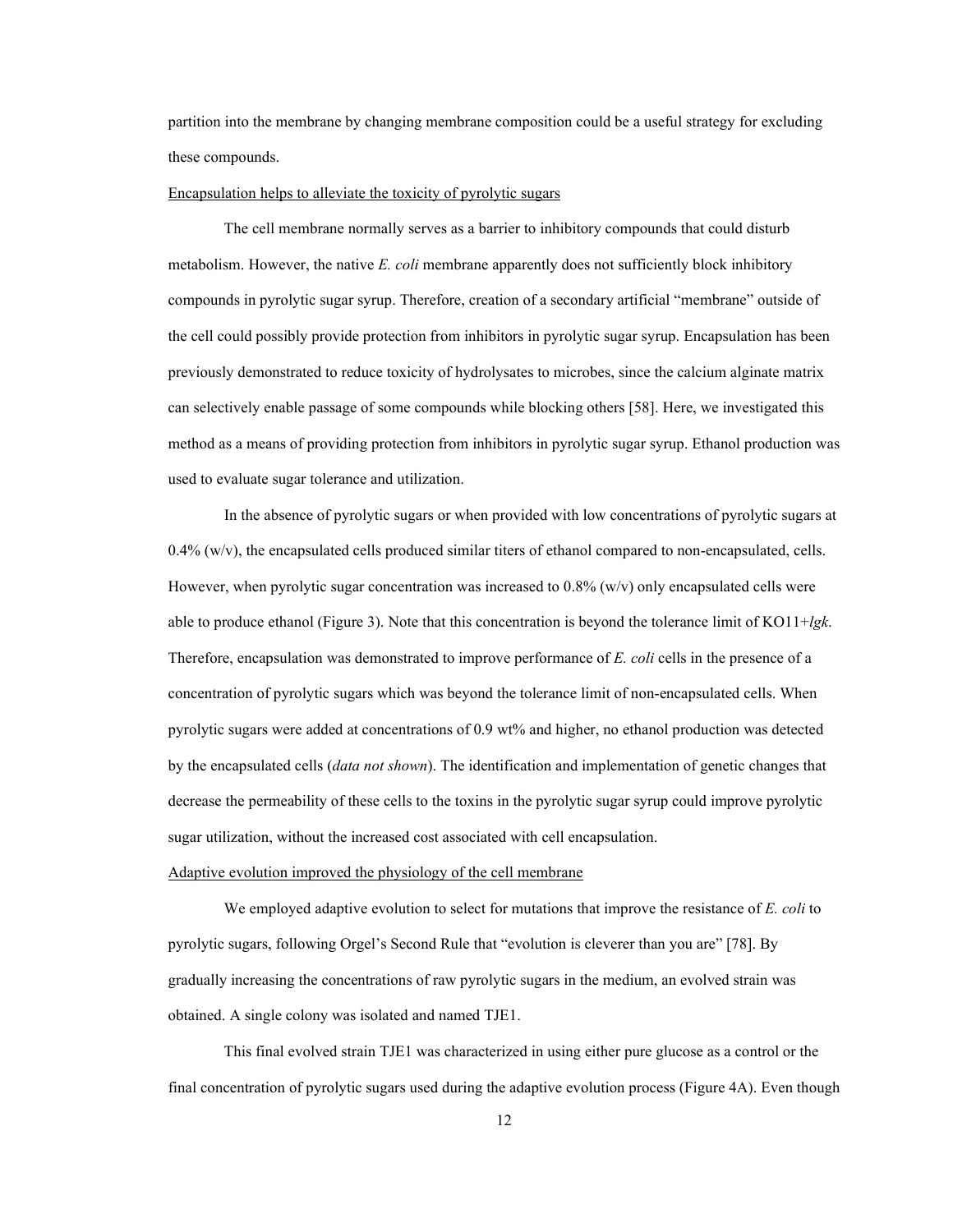the parental KO11+*lgk* strain and evolved strain TJE1 exhibited similar growth trends in LB medium containing pure glucose, the evolved strain showed higher OD values at each time point when pyrolytic sugars were used. Moreover, only the evolved strain TJE1 was able to grow in the presence of  $0.65\%$  (w/v) pyrolytic sugars (Figure 4A). No growth of parent KO11+*lgk* was observed at this condition. These results demonstrate enhanced pyrolytic sugar tolerance acquired by TJE1 during adaptive evolution.

1. Evolved strain TJE1 has increased resistance to membrane damage during pyrolytic sugar utilization

Since our hypothesis is that the primary mechanism of pyrolytic sugar toxicity is damage to the cell membrane, we compared membrane integrity of the parent and evolved strains during pyrolytic sugar challenge. Here we used a different assay to assess the integrity of cell membranes. Specifically, we assessed permeability to nucleic acid-binding SYTOX dye rather than  $Mg^{2+}$  leakage [41,38]. Values are presented as the percent of the cell population that was measured as SYTOX-positive. As with the magnesium leakage assay, when the concentration of raw pyrolytic sugars increased, the percent of cells permeable to SYTOX Green increased for both parental KO11+*lgk* strain and evolved TJE1 strain (Figure 4B). However, the degree of damage to the TJE1 membrane by pyrolytic sugars is lower than that inflicted on parent KO11+*lgk*. This difference was especially pronounced at higher pyrolytic sugars concentrations: when the concentration was higher than  $0.5\%$  (w/v), the percent of TJE1 population permeated by SYTOX Green was approximately half of the value for the corresponding parent strain. For example, at  $1.0\%$  (w/v) pyrolytic sugars, which is double the concentration of sugars that are completely inhibitory to our parent strain, more than 80% of the KO11+*lgk* population was SYTOX-permeable, compared to less than 50% of the population of TJE1. It should be noted that for both KO11+*lgk* and TJE1, membrane leakage induced by glucose never exceeded 20%. This confirms that components of the pyrolytic sugar syrup can damage the cell membrane of *E. coli*, which is consistent with the magnesium-based assay. More importantly, this also demonstrates that strain TJE1 has acquired mutations that result in a membrane with increased resistance to the damage inflicted by the pyrolytic sugar syrup.

Note that our metabolic product, ethanol, has previously been characterized as also causing membrane damage [84]. We observed that even 40 g/L ethanol, the maximum theoretical titer achieved by this strain from fermentation of 10% sugars, caused less than 40% of cells to be permeable to SYTOX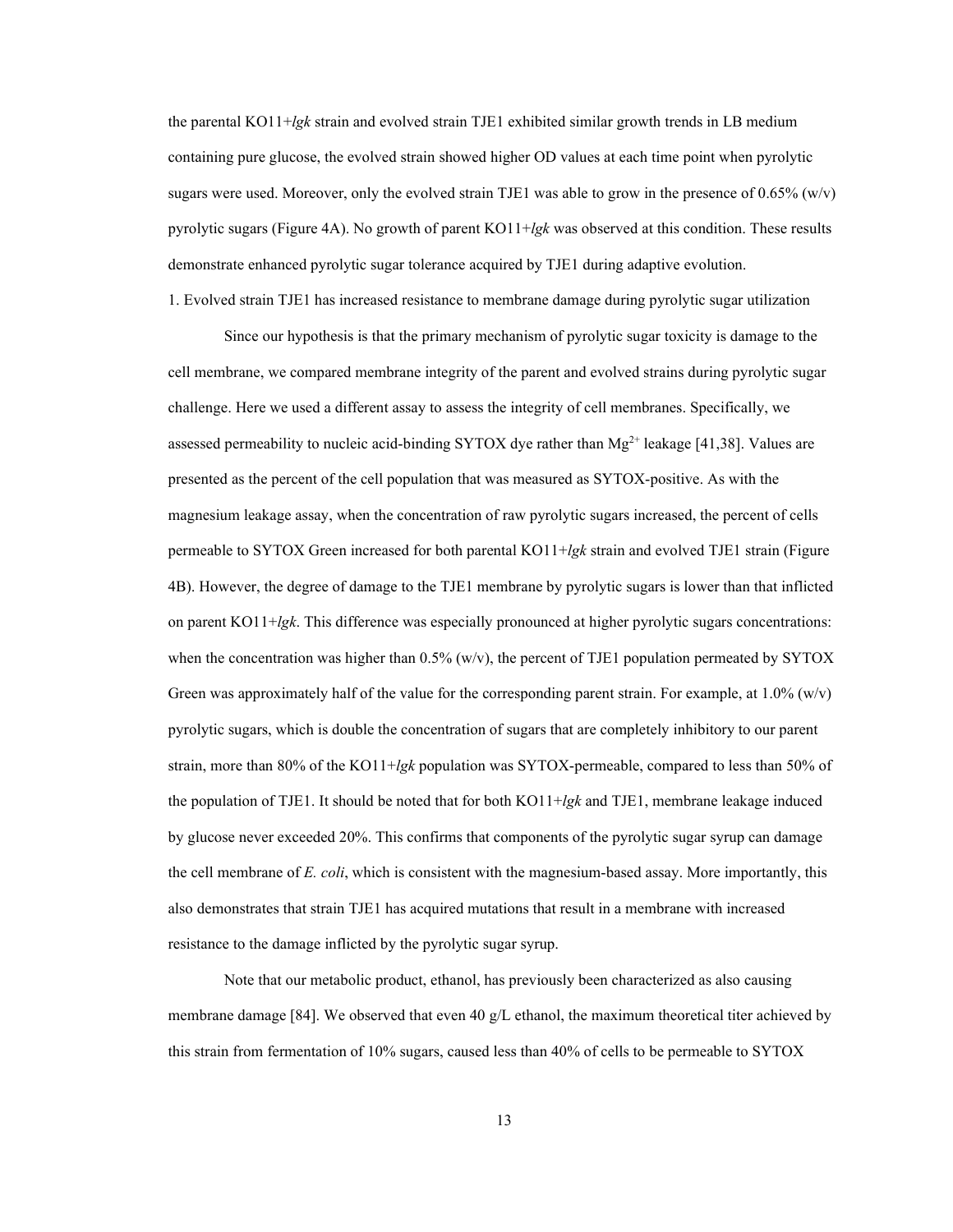Green, which represents similar membrane leakage to that caused by raw pyrolytic sugars at a concentration of 1 g/L (*data not shown*).

We also measured membrane fluidity of both strains in the presence of either glucose or raw pyrolytic sugars (Figure 4C). When challenged with glucose, both KO11+*lgk* and TJE1 exhibited similar fluorescence polarization values, which were relatively constant from  $0.1 - 1\%$  (w/v) glucose. This means that glucose is not causing the perturbation of the membrane fluidity. However, when challenged by 0.1%  $(w/v)$  pyrolytic sugars, the fluorescence polarization of TJE1 was approximately 0.2, which is much higher than the value of 0.02 observed for KO11+*lgk*. This indicates that the membrane of TJE1 was less fluid than the KO11+*lgk* membrane in the presence of a low concentration of pyrolytic sugars. Evolved strain TJE1 did still show a decrease in fluorescence polarization, indicating increased fluidity, as pyrolytic sugar concentration increased to 0.5 wt%. Thus, TJE1 is still sensitive to the fluidizing effect of the pyrolytic sugars, but the magnitude of the effect is dampened relative to the parent strain.

This increased resistance to membrane damage imposed by pyrolytic sugars, both in terms of leakage and fluidity, is consistent with our hypothesis that membrane damage is the major mechanism of pyrolytic sugar toxicity. The fact that evolved strain TJE1 has increased resistance to these effects demonstrates that it is possible to implement genetic changes that decrease the vulnerability of the cell membrane to this damage.

2. The evolved strain has altered fatty acid tail distribution and extracellular protein production

It has been previously demonstrated that both short-term adaption and long-term evolution can result in alterations in membrane lipid composition of *E. coli* in response to stressful environments [66,26]. According to this observation, rational engineering of the membrane lipids, such as changing the length, degree of saturation, or geometry of the lipid tails within the membrane, has improved *E. coli*'s tolerance to some inhibitors [48,42,14,22,70]. With the goal of identifying "clever" strategies used by the evolved strain to strengthen resistance to the membrane-damaging effects of pyrolytic sugars, we characterized the membrane composition at the level of phospholipid tails, phospholipid heads, and extracellular proteins and sugars (Figure 5).

The distribution of phospholipid tails was measured for both strains, with and without pyrolytic sugars (Figure 5A). In both the 0% and 0.3% pyrolytic sugar conditions, relative abundance of each lipid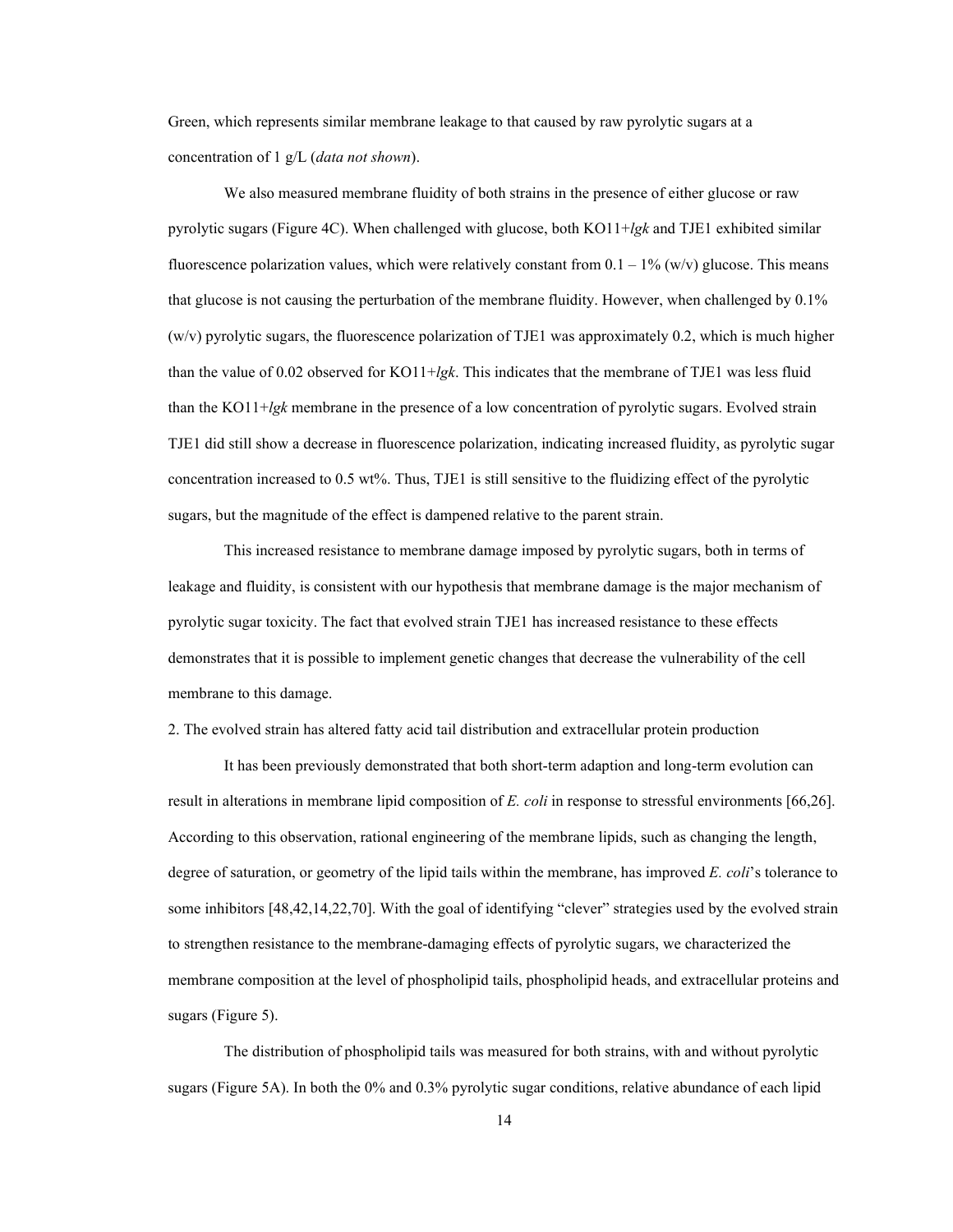significantly (P<0.05) differed between parent strain and evolved strain. Specifically, the relative abundance of C14:0, C16:1, and C18:0 was lower in the evolved strain, and the relative abundance of C16:0, C17cyc, C18:1 was higher. The relative C19cyc content was higher in the evolved strain in the control condition, but lower in the 0.3 wt% pyrolytic sugar condition.

These relative abundance values were used to calculate the saturated:unsaturated (S:U) ratio and the average lipid length (Figure 5B). The S:U ratio was significantly higher (P=0.003) in the evolved strain relative to the parent during challenge with 0.3 wt% pyrolytic sugars. Similarly, the average lipid length was significantly higher ( $P=0.004$ ) in the evolved strain relative to the parent at 0 wt% sugar.

In addition to comparing the lipid composition between the two strains at the same condition, it is also interesting to consider the trends for each strain as pyrolytic sugar concentration increased. In the parent strain, the relative abundance of C14:0, C16:1, C16:0, C17cyc and C18:0 each decreased, while C18:1 and C19cyc increased (Figure 5A). These changes led to a significant increase in the average lipid length, from 16.43 to 16.48 (P=4x10<sup>-5</sup>) and a significant decrease in the S:U ratio, from 0.88 to 0.83  $(P=1x10<sup>-4</sup>)$ . In the evolved strain, increasing pyrolytic sugar concentration was associated with increased C16:1, decreased C17cyc and C19cyc, and no significant trends for C14:0, C16:0, C18:1, and C18:0 across the three tested conditions. Consistent with the relatively stable membrane composition, there was no significant change in the evolved strain's S:U ratio as pyrolytic sugar concentration increased, and average lipid length differed significantly only when comparing the 0.6 wt% and 0 wt% conditions, with an increase from 16.49 to 16.52 (P=0.044). In summary, for the KO11+*lgk* parent strain, exposure to pyrolytic sugars resulted in a significant decrease in the S:U ratio and a significant increase in the average lipid length. In contrast, evolved strain TJE1 seems to have acquired longer-length lipids with slightly lower S:U ratio throughout the evolutionary improvement. This result suggests that the sustained presence of pyrolytic sugars promotes the production of unsaturated and longer membrane lipids. While these changes in membrane lipid content are significant, they are of relatively small magnitude compared to other changes in the lipid distribution for other evolved *E. coli* strains [67]. Thus, other changes in the membrane may be responsible for the observed changes in integrity and fluidity.

Each lipid within the membrane is attached to a corresponding phospholipid head. *E. coli* normally produces three head groups: phosphatidylethanolamine (PE), phosphatidylglycerol (PG) and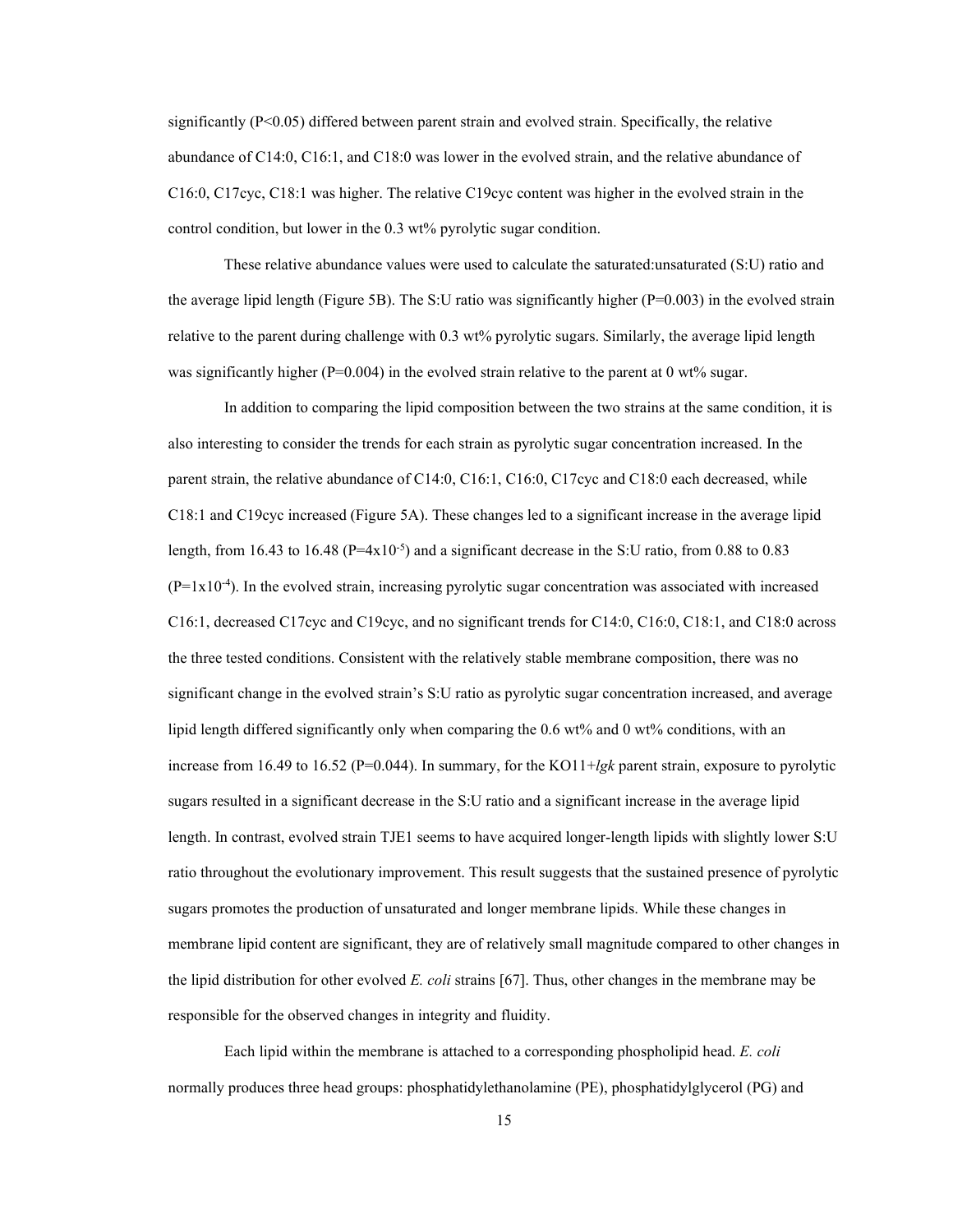cardiolipin (CL) [57]. We measured the relative abundance of these three components in the absence and presence of pyrolytic sugars (Figure 5C). CL was not detected in any of the samples and no significant differences were observed in the PE/PG ratio when comparing strains or growth condition. Thus, the change in membrane integrity in the evolved strain cannot be attributed to a change in phospholipid head distribution.

## Production of extracellular polymeric protein is decreased in evolved strain TJE1

Since providing cells with a protective barrier by encapsulation increased utilization of pyrolytic sugars, we next sought to characterize the cell's native protective barriers. EPS are located outside the surface of the cells and thus are the first part of *E. coli* to contact the chemical compounds in pyrolytic sugar syrup. Therefore, we measured the two major components of EPS, proteins and polysaccharides, to determine if their production was altered in the evolved strain relative to the parent (Figure 6).

The results indicate that proteins are the major constituents of EPS of the parent strain, which is consistent with previous reports [39]. While the amount of EPS sugars produced by the two strains is similar, a substantial difference in EPS protein abundance was observed. Specifically, the EPS protein content of evolved strain TJE1 is approximately two-fold lower than parental strain KO11+*lgk*. Thus, adaptive evolution for pyrolytic sugar tolerance and utilization resulted in decreased EPS protein production.

EPS proteins are known to play an important role in cell aggregation [17] and other interactions with the environment, including sorption of xenobiotics and binding to organic materials [20,39]. The fact that acquisition of increased pyrolytic sugar tolerance was associated with decreased production of EPS proteins suggests that this change serves to decrease the cells' vulnerability to inhibitors in pyrolytic sugars. Mutation of *csrA* is associated with decreased EPS protein production

In our study, the evolved strain TJE1 acquired both increased membrane resistance to membrane damage imposed by pyrolytic sugars and decreased EPS protein production. We conducted whole-genome sequencing (Illumina MiSEQ) to identify mutations acquired during adaptive evolution. Sequenced short reads were mapped to the reference backbone, KO11, to generate consensus sequences of both parental KO11+*lgk* and evolved TJE1. After further verification by Sanger sequencing, the genes *csrA* and *wcaF* were confirmed to contain mutations within the coding region.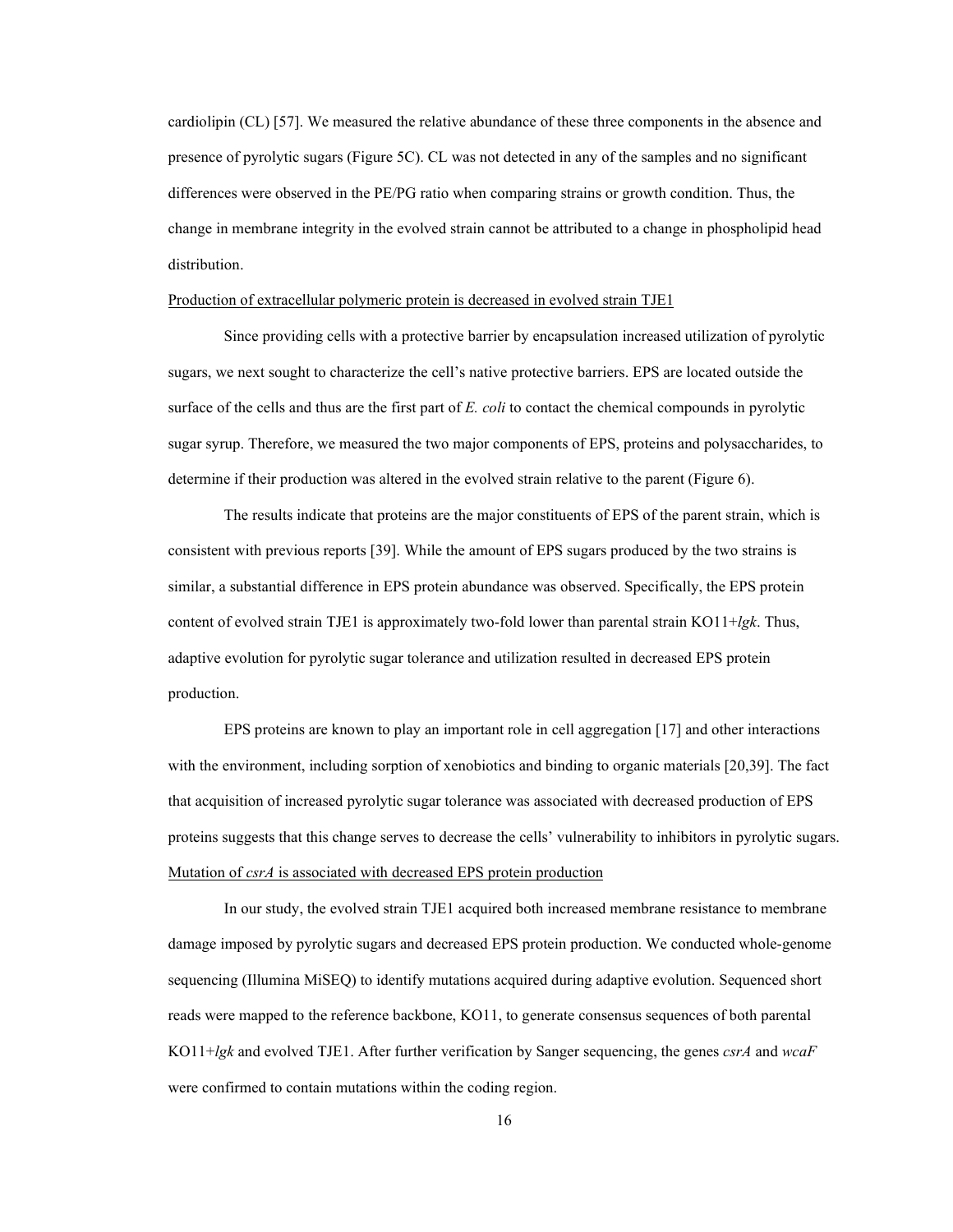*csrA* encodes a global carbon storage regulator that controls the expression of many genes by affecting their translation. Its product, a 61-amino-acid RNA-binding protein, CsrA, regulates a variety of metabolic pathways, including glycogen accumulation and catabolism, glycolysis, biofilm formation and motility [61,60]. In evolved strain TJE1, the  $86<sup>th</sup>$  nucleotide of *csrA* gene changed from A to T, changing the associated 29th amino acid from glutamine to leucine. Henceforth, this is referred to as *csrA\**.

To assess the contribution of this mutation to the evolved strain phenotype, we replaced the wildtype *csrA* in the parent strain KO11+*lgk* with mutant *csrA\** from evolved TJE1. This engineered strain was then characterized in terms of EPS production (Figure 6) and membrane integrity (Figure 7). Replacement of wild-type *csrA* with *csrA\** confers both decreased production of EPS proteins and decreased vulnerability to pyrolytic sugar-induced membrane leakage.

The other mutation verified in our evolved strain is within *wcaF*, which encodes an acetyltransferase involved in biosynthesis of the extracellular polysaccharide colonic acid [76]. Sanger sequencing revealed multiple mutations and insertion of two fragments of the IS4 transposase within *wcaF* in the evolved strain. Since these mutations presumably eliminated WcaF activity, we characterized their effect by deleting *wcaF* in parent KO11+*lgk* and measured production of EPS proteins and polysaccharides (*data not shown*). However, neither EPS protein nor polysaccharide content were changed significantly. Thus, we conclude that the mutation in *wcaF* does not contribute to decreased EPS protein production by the evolved strain.

## *csrA\** enables increased membrane integrity

The evolved strain TJE1 has altered membrane integrity and fluidity relative to the parent strain during pyrolytic sugar exposure (Figure 4B, 4C). We have proposed that these altered membrane properties contribute to increased pyrolytic sugar tolerance. The evolved strain also encodes a mutant version of *csrA\** , which seems to be responsible for decreased production of EPS proteins (Figure 6). Here, we investigate the contribution of *csrA\** to membrane integrity.

We observed that, as with the original parent strain, membrane integrity of KO11+*lgk* (*csrA\**) decreased in a dose-dependent manner during pyrolytic sugar challenge (Figure 7). However, at pyrolytic sugar concentrations below 1.0% (w/v), the loss of integrity observed for parental strain KO11+*lgk* expressing *csrA\** was less than the strain expressing the wild-type *csrA*. For example, during challenge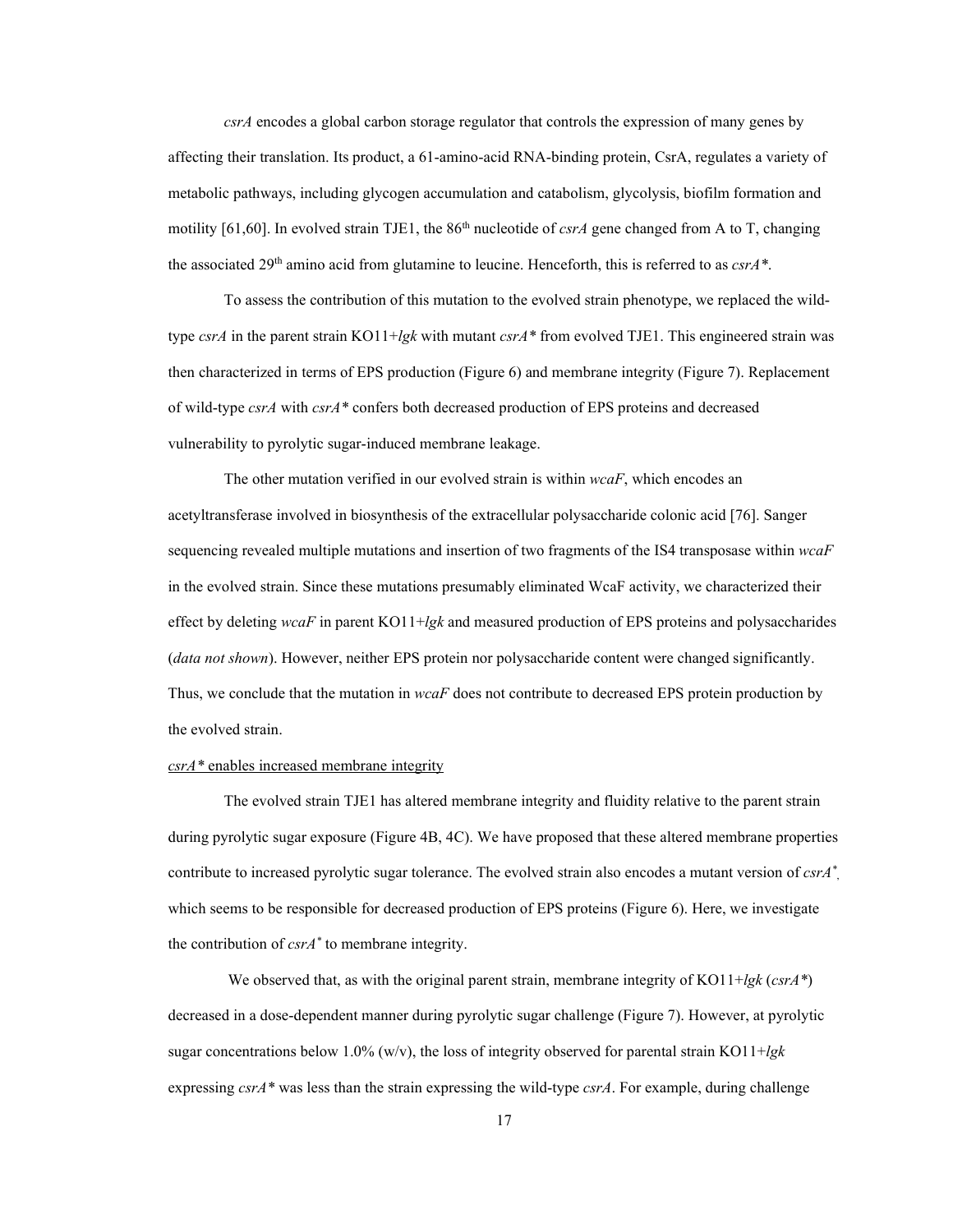with 0.5% (w/v) pyrolytic sugars, 69.77±0.12% of the cells expressing wild-type *csrA* were SYTOXpermeable, compared to 53.96±0.75% of the cells expressing  $csrA^*$ , P=1.77×10<sup>-6</sup>. However, the increased membrane resistance associated with expression of *csrA*<sup>\*</sup> was not observed at 1.0% (w/v) pyrolytic sugars.

In addition to characterizing membrane integrity, we also measured the membrane fluidity of parent strain KO11+lgk with *csrA*\*. It was observed that this engineered strain exhibited similar fluidity as evolved TJE1 in the presence of 0.5% (w/v) of pyrolytic sugars (*data not shown*). This is consistent with our finding that the *csrA\** mutation contributes to resistance of the membrane to damage caused by low concentrations of pyrolytic sugars.

These results demonstrate that reduction of extracellular proteins is associated with improved membrane integrity to a certain extent. EPS provides a three-dimensional, enclosed matrix for microbes. The composition of EPS, which can change according to culturing conditions, is of great importance to cell surface properties. It has been reported that an increase in the ratio of carbohydrates to proteins resulted in a decrease of cell hydrophobicity [71]. Since most of the non-sugar components of the pyrolytic sugar syrup are hydrophobic [64], it is possible that these compounds interact with the hydrophobic residues of the EPS proteins. Such an interaction could form channels, or leaks, in the EPS matrix, leading to the exposure of cells to the inhibitors. It is also possible that some of the extracellular proteins may serve as transporters for the inhibitors. However, the composition of extracellular proteins needs further study.

### **Conclusions**

Thermochemical processing is a promising method for releasing fermentable sugars from biomass. However, as with many other methods of biomass depolymerization, toxicity of the sugar product is problematic. Here we have demonstrated that one of the problems associated with microbial utilization of pyrolytic sugars is damage of the cell membrane, both in terms of increased membrane fluidity and decreased membrane integrity. This damage is similar to the damage observed during production of a variety of biorenewable fuels and chemicals.

Encapsulation of the cells, in essence providing another layer of protection, enabled production of ethanol at sugar concentrations in which no ethanol production was observed by free cells (Fig. 3). This provides supporting evidence that efforts to prevent cell entry by the inhibitory compounds can improve utilization of these sugars. An alternative to the cell encapsulation is strengthening of the cell membrane by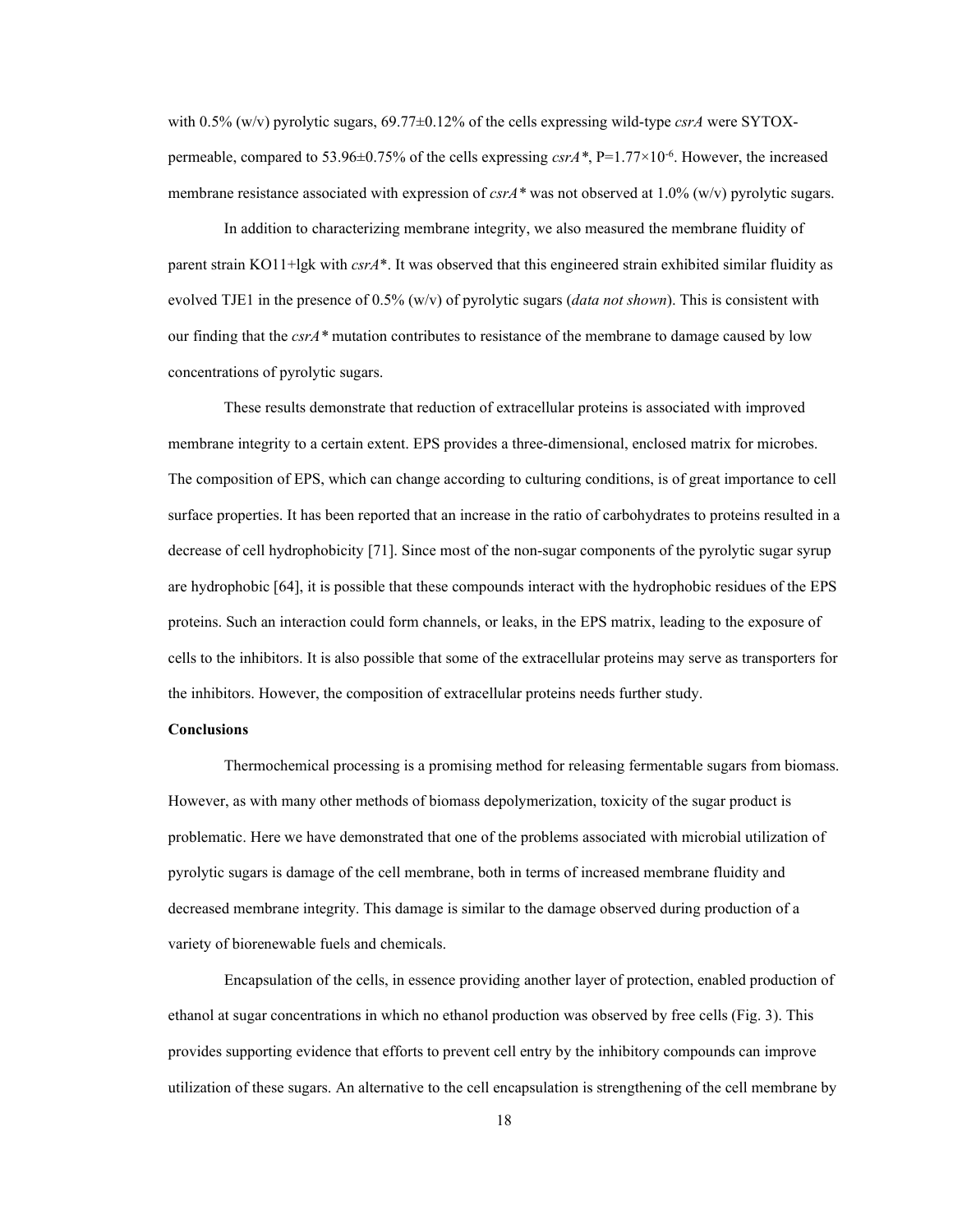altering the biological pathways associated with membrane construction, maintenance and repair. This idea of engineering the microbial membrane for increased resistance to such damage is showing increasing promise. For example, engineering strategies focused on the membrane lipid tails, such as altering the saturated/unsaturated ratio [42,48], average lipid length [69], or lipid conformation [77], have been shown to increase tolerance of some membrane-damaging compounds.

Our development and characterization of a strain evolved for pyrolytic sugar tolerance demonstrates that it is possible for genetic changes to increase resistance of the membrane to damage incurred during pyrolytic sugar utilization. While our evolved strain does show significant changes in the lipid tail distribution, including a significantly lower S:U ratio than the parent strain, it also shows decreased production of EPS proteins. These EPS proteins possibly serve as an entry point for membranedamaging compounds, and decreasing their abundance reduces the ability of these compounds to enter, and 1therefore damage, the membrane. This decrease in EPS protein production and increased membrane resistance to leakage induced by low concentrations of pyrolytic sugars appears to be due to a single amino acid change within the well-characterized regulator CsrA. Thus, we have identified a single genetic engineering strategy for increasing pyrolytic sugar tolerance and demonstrated that decreasing EPS protein production may be a strategy for increasing resistance to membrane-damaging compounds present in the pyrolytic sugar syrup. The fact that a decrease in EPS abundance is associated with improved membrane integrity is a surprising contrast to the cell encapsulation strategy, in which the addition of extracellular material increased resistance.

Our observation that KO11 does not produce the cardiolipin phospholipid head group was surprising. It is not clear if this trait was derived from KO11's parent strain, *E. coli* W, or if cardiolipin production was eliminated during the evolutionary-based development of this strain [28].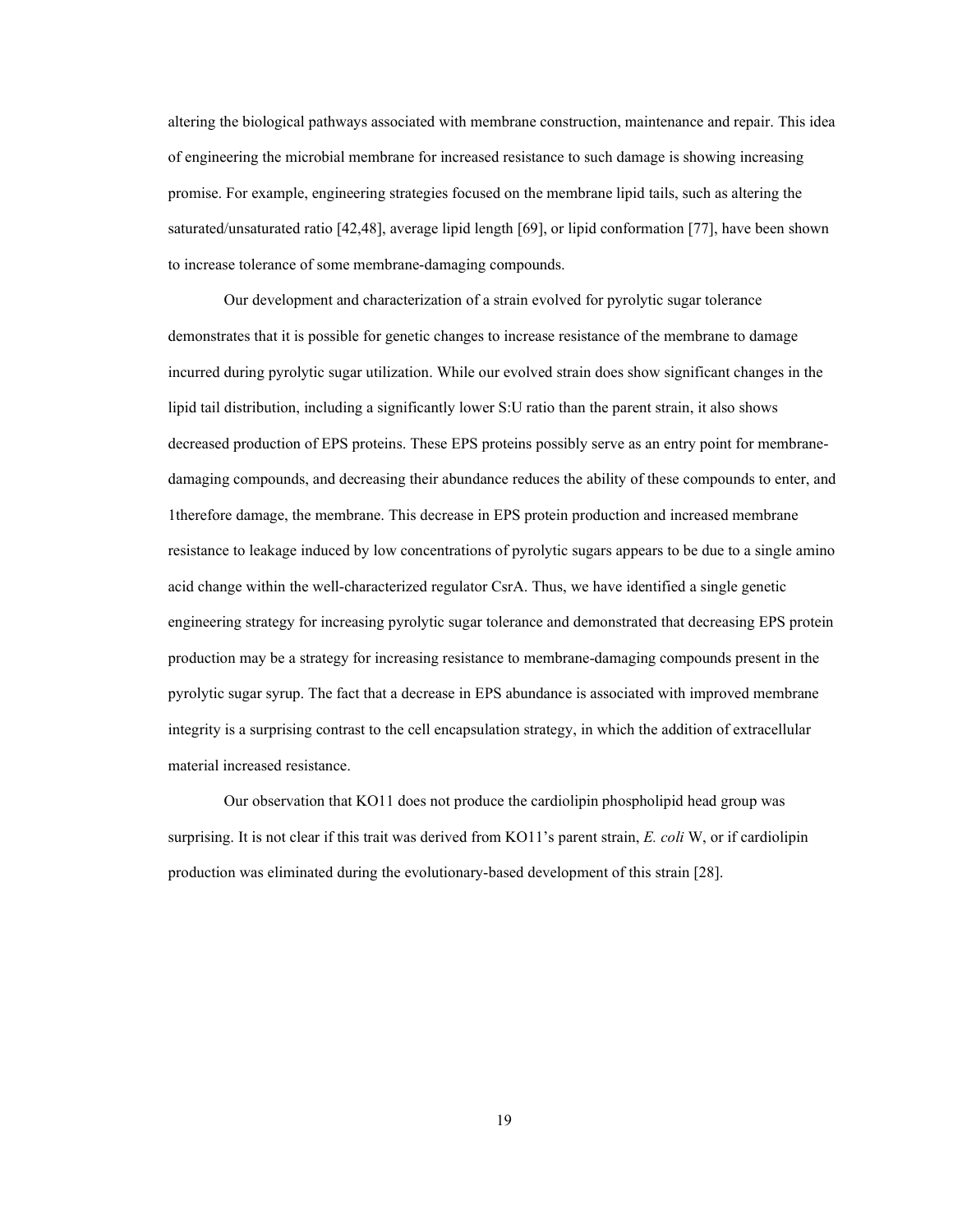**Figure 1**. Pyrolytic sugars inhibit growth of *E. coli* KO11+*lgk*. Batch fermentations were performed at pH 7.0, 37 °C, 200 rpm in Luria Broth containing 10% (w/v) of a mixture of pyrolytic sugar syrup and pure glucose, as indicated. Data is the average of two biological replicates with error bars indicating the standard deviation.

**Figure 2.** Pyrolytic sugars damage the membrane of *E. coli* KO11+*lgk*.

(A) Membrane leakage: cells were grown to mid-log phase in Luria Broth and then incubated with the indicated sugar at 37 °C for 1.5 h, and assessed for membrane damage via  $Mg^{2+}$  leakage, which is presented as a percentage of the leakage induced by chloroform. The data is the average of three replicates with error bars indicating the standard deviation.

(B) Membrane fluidity: cells were grown to mid-log phase in Luria Broth and then incubated with the indicated sugar at 37 °C for 1.5 h. The membrane polarization was measured via DPH. The data is the average of eight replicates with error bars indicating the standard deviation.

**Figure 3**. Cell encapsulation partially mitigates pyrolytic sugar toxicity. The titers of ethanol produced by encapsulated cells and free cells of parent KO11*+lgk* which were cultured in Luria Broth supplemented with 1.5 % (w/v) glucose plus the indicated amount of pyrolytic sugars at 37 °C, 200rpm for 24 hours. The data is the average of two replicates with error bars indicating the standard deviation. No ethanol production was observed for the free cells in the presence of 0.8 wt% pyrolytic sugars.

**Figure 4**. Evolved strain TJE1 shows increased tolerance to pyrolytic sugars.

(A) Growth: batch fermentations were performed at pH 7.0, 37 °C, 200 rpm in Luria Broth containing 10% (w/v) of a mixture of pyrolytic sugar syrup and pure glucose, as indicated.

(B) Membrane integrity: cells were grown to mid-log phase in Luria Broth, and incubated with the indicated wt% sugar at 37 °C for 1.5 h, and then assessed for membrane damage via nucleic acid stain SYTOX Green. Data is the average of three replicates with error bars indicating the standard deviation. The control condition is simply LB media, with no added sugars.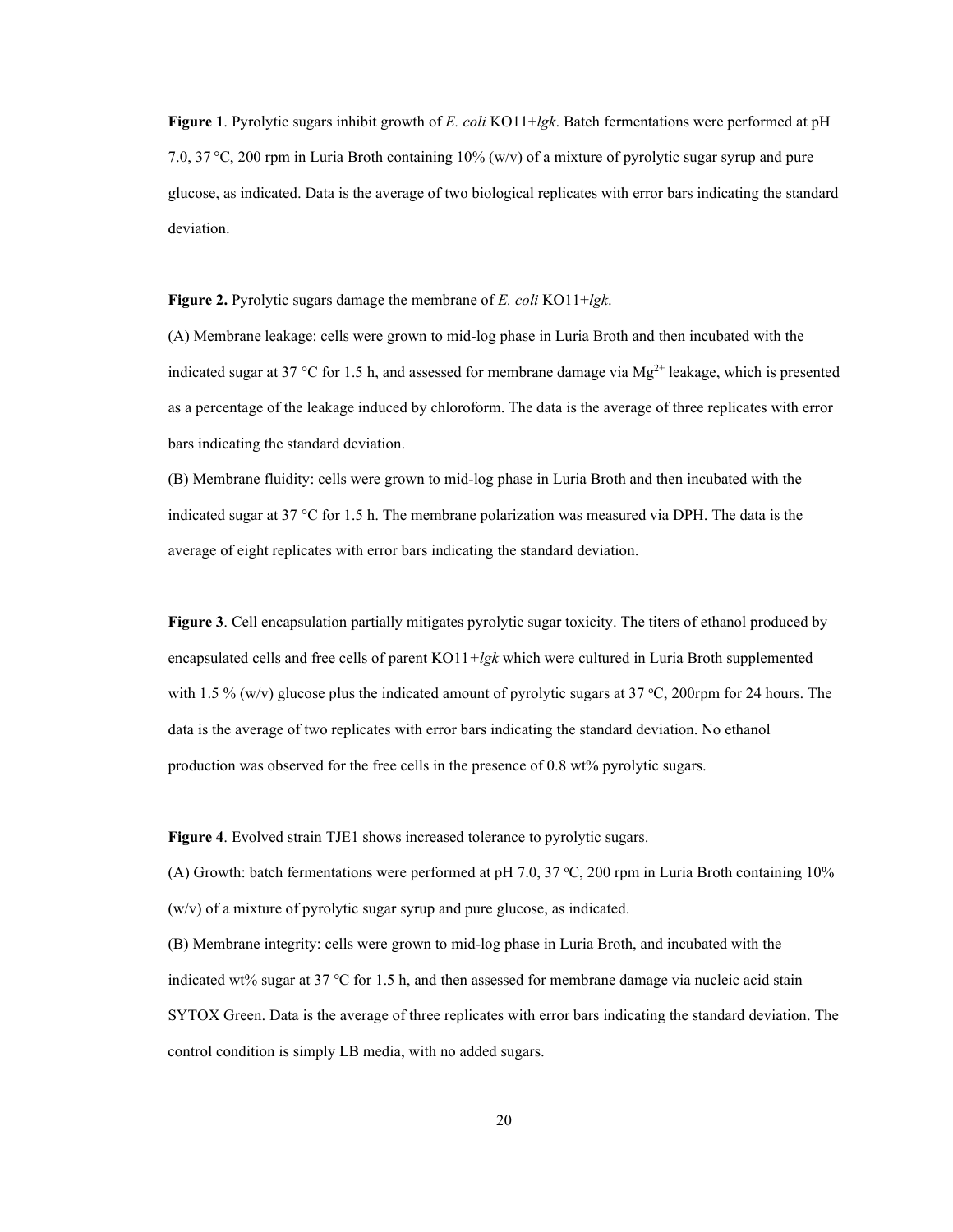(C) Membrane fluidity: cells were grown to mid-log phase in Luria Broth and then incubated with the indicated sugar at 37 ℃ for 1.5 h. The membrane polarization was measured via DPH. The data is the average of eight replicates.

**Figure 5**. Membrane composition of parent KO11+*lgk* and evolved TJE1 during pyrolytic sugar challenge. (A) Membrane lipid composition: cells were grown to mid-log phase in Luria Broth and then incubated with the indicated sugar at 37 °C for 1.5 h. The membrane lipid distribution was measured by GC-MS.

(B) Characteristics of membrane lipids.

(C) Membrane phospholipid head content.

(\*) indicates values that are significantly ( $P<0.05$ ) different from the same strain in the 0% pyrolytic sugar condition

(+) indicates values that are significantly (P<0.05) different in the evolved strain relative to the parent strain at the same sugar concentration.

For all measurements, data is the average of at least two biological replicates, with error bars indicating the standard deviation.

**Figure 6**. Replacement of the wild-type *csrA* gene with mutant *csrA\** in parental strain KO11+*lgk* resulted in a decrease in EPS protein abundance, comparable to the amount of EPS protein produced by evolved strain TJE1. Cells were collected for EPS analysis from LB agar plates. Data is the average of three replicates with error bars indicating the standard deviation.

**Figure 7**. Replacement of the wild-type *csrA* with mutant *csrA\** in the parent strain increases resistance to the membrane leakage induced by pyrolytic sugars (ps). Cells were grown to mid-log phase in Luria Broth and then incubated with the indicated sugar at  $37 \text{ °C}$  for 1.5 h. Membrane damage was assessed via the nucleic acid stain SYTOX Green. The data is the average of three replicates with error bars indicating the standard deviations.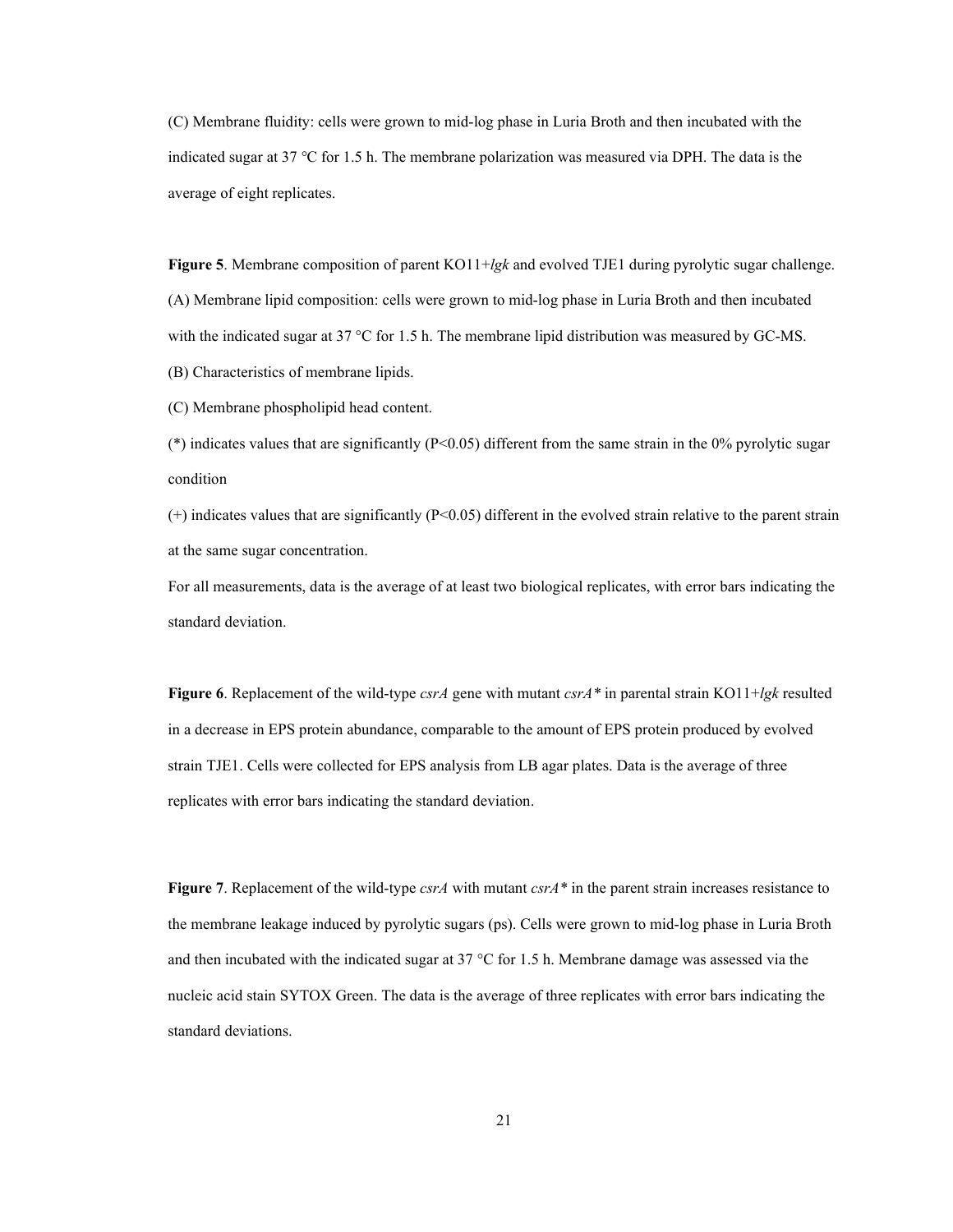# **References**

1. Becart J, Chevalier C, Biesse J (1990) Quantitative analysis of phospholipids by HPLC with a light-scattering evaporation detector - application to raw materials for cosmetic use. HRC-Journal of High Resolution Chromatography 13:126-129

2. Cara C, Ruiz E, Ballesteros M, Manzanares P, Negro MJ, Castro E (2008) Production of fuel ethanol from steam-explosion pretreated olive tree pruning. Fuel 87:692-700. doi:10.1016/j.fuel.2007.05.008

3. Casadei MA, Manas P, Niven G, Needs E, Mackey BM (2002) Role of membrane fluidity in pressure resistance of *Escherichia coli* NCTC 8164. Applied and Environmental Microbiology 68:5965-5972. doi:10.1128/aem.68.12.5965-5972.2002

4. Cascales E, Bernadac A, Gavioli M, Lazzaroni JC, Lloubes R (2002) Pal lipoprotein of *Escherichia coli* plays a major role in outer membrane integrity. Journal of Bacteriology 184:754-759

5. Cheville AM, Arnold KW, Buchrieser C, Cheng CM, Kaspar CW (1996) *rpoS* regulation of acid, heat, and salt tolerance in *Escherichia coli* O157:H7. Applied and Environmental Microbiology 62:1822-1824

6. Chi Z, Rover M, Jun E, Deaton M, Johnston P, Brown RC, Wen Z, Jarboe LR (2013) Overliming detoxification of pyrolytic sugar syrup for direct fermentation of levoglucosan to ethanol. Bioresource Technology 150:220-227. doi:10.1016/j.biortech.2013.09.138

7. Czernik S, Bridgwater AV (2004) Overview of applications of biomass fast pyrolysis oil. Energy & Fuels 18:590-598. doi:10.1021/ef034067u

8. Dalluge DL, Daugaard T, Johnston P, Kuzhiyil N, Wright MM, Brown RC (2014) Continuous production of sugars from pyrolysis of acid-infused lignocellulosic biomass. Green Chemistry 16:4144-4155. doi:10.1039/c4gc00602j

9. Datsenko KA, Wanner BL (2000) One-step inactivation of chromosomal genes in *Escherichia coli* K-12 using PCR products. Proceedings of the National Academy of Sciences of the United States of America 97:6640-6645. doi:10.1073/pnas.120163297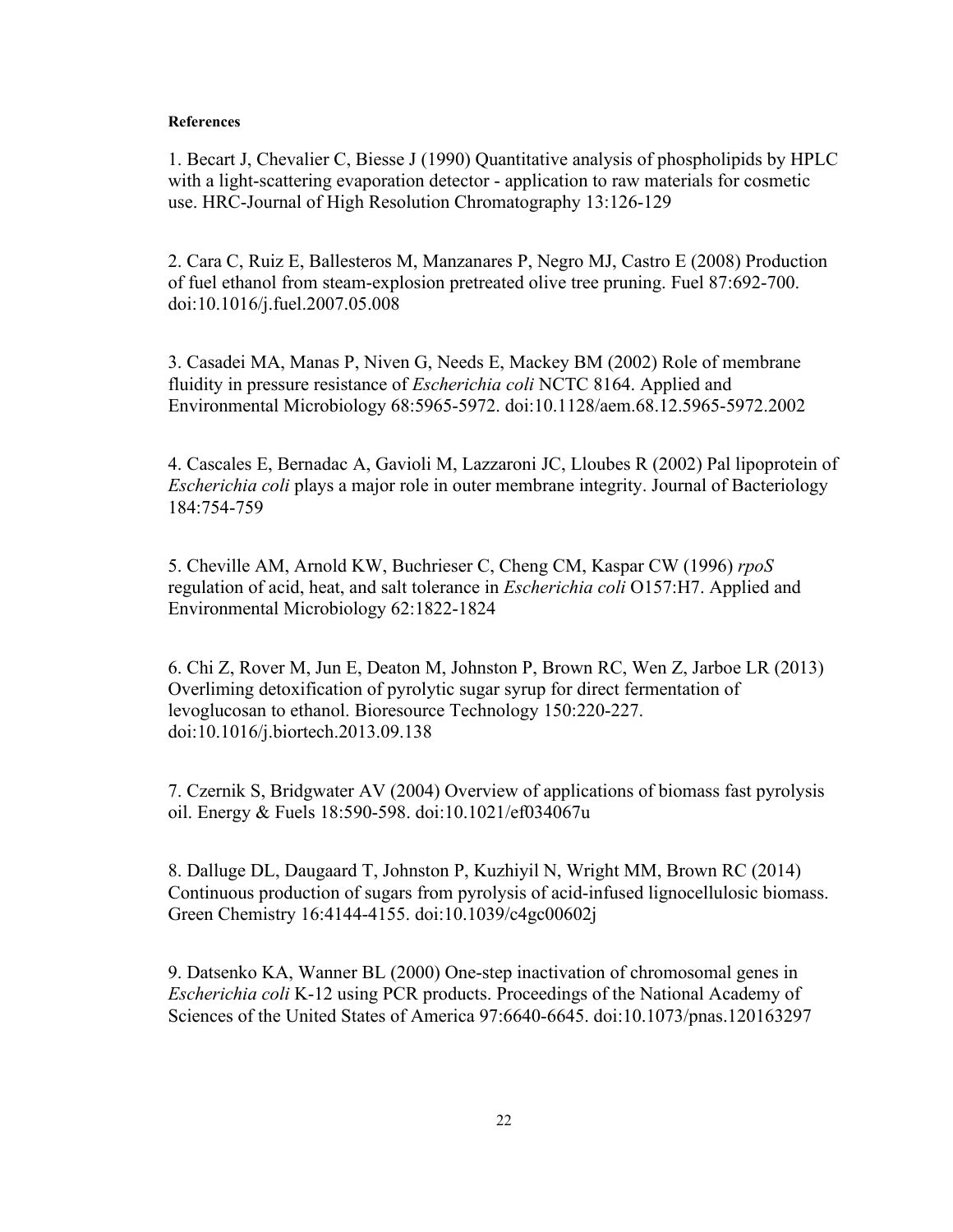10. Davis KM, Rover M, Brown RC, Bai XL, Wen ZY, Jarboe LR (2016) Recovery and Utilization of Lignin Monomers as Part of the Biorefinery Approach. Energies 9. doi:10.3390/en9100808

11. Delgenes JP, Moletta R, Navarro JM (1996) Effects of lignocellulose degradation products on ethanol fermentations of glucose and xylose by *Saccharomyces cerevisiae*, *Zymomonas mobilis*, *Pichia stipitis*, and *Candida shehatae*. Enzyme and Microbial Technology 19:220-225. doi:10.1016/0141-0229(95)00237-5

12. Demendoza D, Cronan JE (1983) Thermal regulation of membrane lipid fluidity in bacteria. Trends in Biochemical Sciences 8:49-52. doi:10.1016/0968-0004(83)90388-2

13. Denich TJ, Beaudette LA, Lee H, Trevors JT (2003) Effect of selected environmental and physico-chemical factors on bacterial cytoplasmic membranes. Journal of Microbiological Methods 52:149-182. doi:10.1016/s0167-7012(02)00155-0

14. Diefenbach R, Heipieper HJ, Keweloh H (1992) The conversion of cis into trans unsaturated fatty acids in *Pseudomonas putita* P8 - evidence for a role in the regulation of membrane fluidity. Applied Microbiology and Biotechnology 38:382-387

15. Donato MM, Antunes-Madeira MC, Jurado AS, Madeira VMC (1997) Partition of DDT and DDE into membranes and extracted lipids of *Bacillus stearothermophilus*. Bulletin of Environmental Contamination and Toxicology 59:696-701

16. Dunlop MJ (2011) Engineering microbes for tolerance to next-generation biofuels. Biotechnology for Biofuels 4. doi:10.1186/1754-6834-4-32

17. Eboigbodin KE, Biggs CA (2008) Characterization of the extracellular polymeric substances produced by *Escherichia coli* using infrared spectroscopic, proteomic, and aggregation studies. Biomacromolecules 9:686-695. doi:10.1021/bm701043c

18. Esteghlalian A, Hashimoto AG, Fenske JJ, Penner MH (1997) Modeling and optimization of the dilute-sulfuric-acid pretreatment of corn stover, poplar and switchgrass. Bioresource Technology 59:129-136. doi:10.1016/s0960-8524(97)81606-9

19. Fengel D, Wegener G (2003) Wood: chemistry, ultrastructure, reactions.xiii + 613 pp.

20. Flemming H-C, Wingender J (2010) The biofilm matrix. Nature Reviews Microbiology 8:623-633. doi:10.1038/nrmicro2415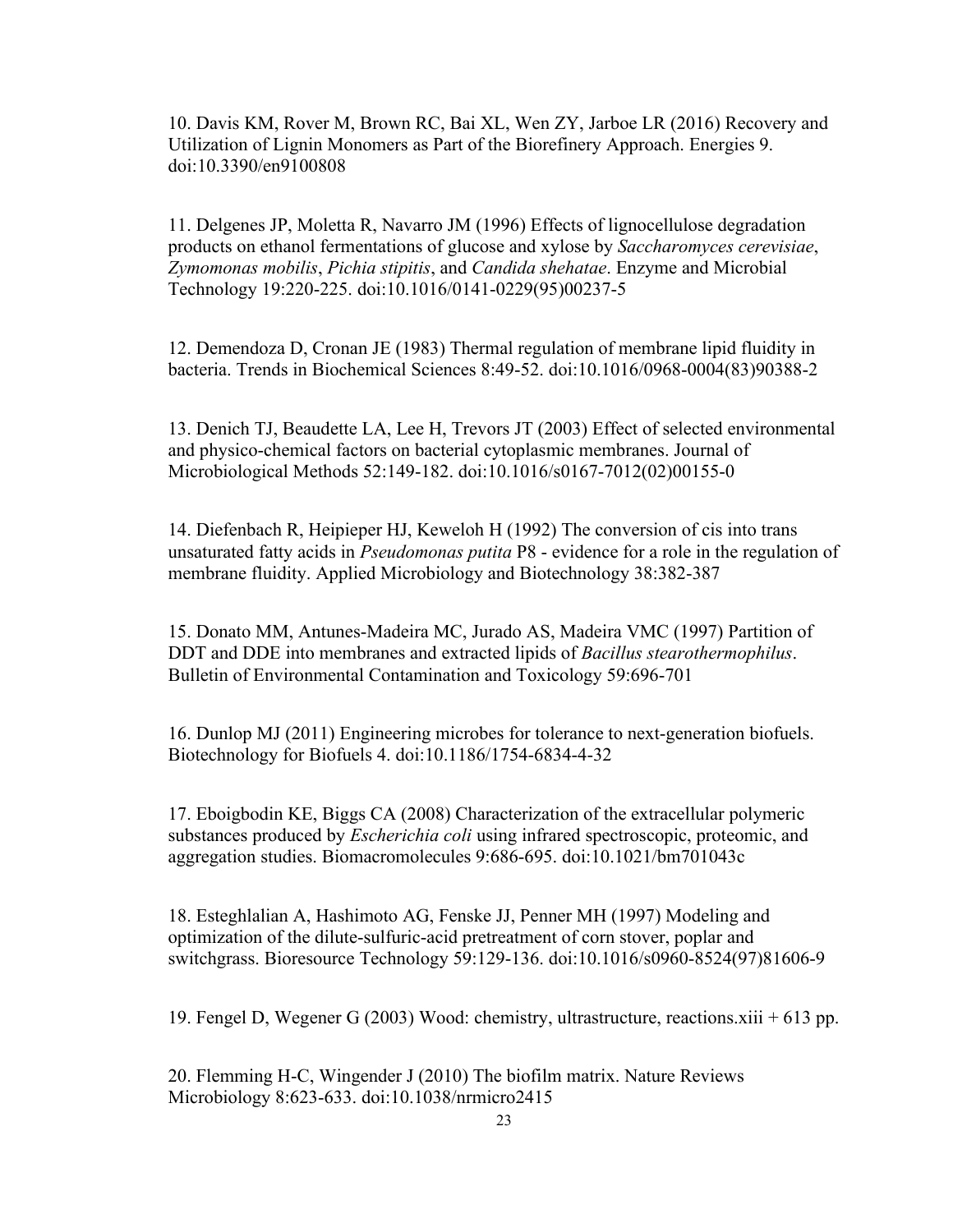21. Hamelinck CN, van Hooijdonk G, Faaij APC (2005) Ethanol from lignocellulosic biomass: techno-economic performance in short-, middle- and long-term. Biomass & Bioenergy 28:384-410. doi:10.1016/j.biombioe.2004.09.002

22. Heipieper HJ, Diefenbach R, Keweloh H (1992) Conversion of cis unsaturated fatty acids to trans, a possible mechanism for the protection of phenol-degrading *Pseudomonas putida* P8 from substrate toxicity. Applied and Environmental Microbiology 58:1847- 1852

23. Heipieper HJ, Keweloh H, Rehm HJ (1991) Influence of phenols on growth and membrane-permeability of free and immobilized *Escherichia coli*. Applied and Environmental Microbiology 57:1213-1217

24. Helle S, Cameron D, Lam J, White B, Duff S (2003) Effect of inhibitory compounds found in biomass hydrolysates on growth and xylose fermentation by a genetically engineered strain of *S. cerevisiae*. Enzyme and Microbial Technology 33:786-792. doi:10.1016/s0141-0229(03)00214-x

25. Hendriks ATWM, Zeeman G (2009) Pretreatments to enhance the digestibility of lignocellulosic biomass. Bioresource Technology 100:10-18. doi:10.1016/j.biortech.2008.05.027

26. Ingram LO (1976) Adaptation of Membrane Lipids to Alcohols. Journal of Bacteriology 125:670-678

27. Jackson MB, Cronan JE (1978) Estimate of minimum amount of fluid lipid required for growth of *Escherichia coli*. Biochimica Et Biophysica Acta 512:472-479. doi:10.1016/0005-2736(78)90157-8

28. Jarboe LR, Grabar TB, Yomano LP, Shanmugan KT, Ingram LO (2007) Development of ethanologenic bacteria. In: Olsson L (ed) Biofuels, vol 108. Advances in Biochemical Engineering-Biotechnology. pp 237-261. doi:10.1007/10\_2007\_068

29. Jarboe LR, Liu P, Royce LA (2011) Engineering inhibitor tolerance for the production of biorenewable fuels and chemicals. Current Opinion in Chemical Engineering 1:38-42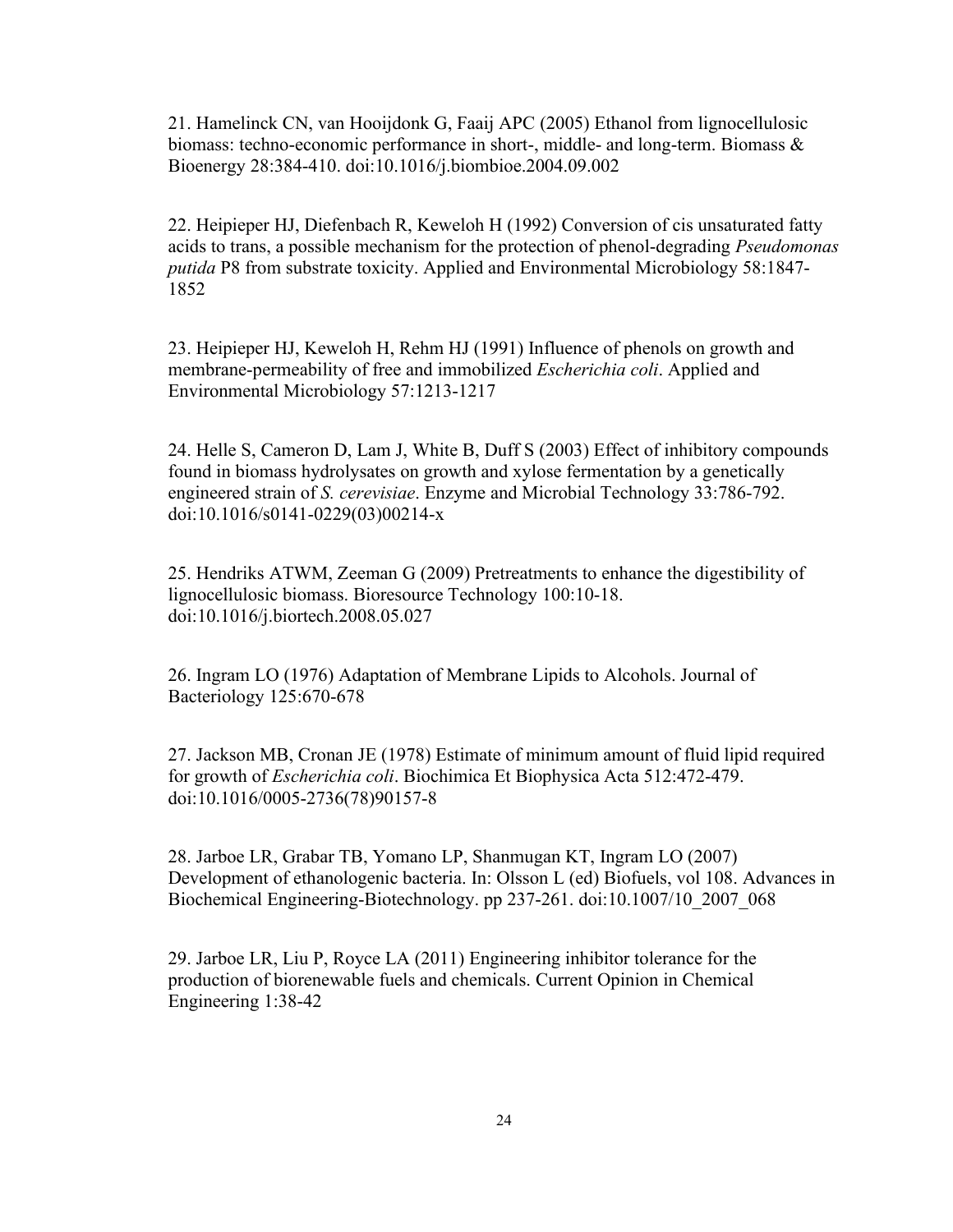30. Jorgensen H, Kristensen JB, Felby C (2007) Enzymatic conversion of lignocellulose into fermentable sugars: challenges and opportunities. Biofuels Bioproducts & Biorefining-Biofpr 1:119-134. doi:10.1002/bbb.4

31. Kleinzeller A (1999) Charles Ernest Overton's concept of a cell membrane. Membrane Permeability 48:1-22

32. Klinke HB, Thomsen AB, Ahring BK (2004) Inhibition of ethanol-producing yeast and bacteria by degradation products produced during pre-treatment of biomass. Applied Microbiology and Biotechnology 66:10-26. doi:10.1007/s00253-004-1642-2

33. Kumar P, Barrett DM, Delwiche MJ, Stroeve P (2009) Methods for Pretreatment of Lignocellulosic Biomass for Efficient Hydrolysis and Biofuel Production. Industrial & Engineering Chemistry Research 48:3713-3729. doi:10.1021/ie801542g

34. Kumar R, Singh S, Singh OV (2008) Bioconversion of lignocellulosic biomass: biochemical and molecular perspectives. J Ind Microbiol Biotechnol 35:377-391. doi:10.1007/s10295-008-0327-8

35. Kuzhiyil N, Dalluge D, Bai X, Kim KH, Brown RC (2012) Pyrolytic Sugars from Cellulosic Biomass. Chemsuschem 5:2228-2236. doi:10.1002/cssc.201200341

36. Laird DA, Brown RC, Amonette JE, Lehmann J (2009) Review of the pyrolysis platform for coproducing bio-oil and biochar. Biofuels Bioproducts & Biorefining-Biofpr 3:547-562. doi:10.1002/bbb.169

37. Lalou S, Mantzouridou F, Paraskevopoulou A, Bugarski B, Levic S, Nedovic V (2013) Bioflavour production from orange peel hydrolysate using immobilized *Saccharomyces cerevisiae*. Appl Microbiol Biot 97:9397-9407. doi:10.1007/s00253-013- 5181-6

38. Langsrud S, Sundheim G (1996) Flow cytometry for rapid assessment of viability after exposure to a quaternary ammonium compound. Journal of Applied Bacteriology 81:411-418

39. Laspidou CS, Rittmann BE (2002) A unified theory for extracellular polymeric substances, soluble microbial products, and active and inert biomass. Water Research 36:2711-2720. doi:10.1016/s0043-1354(01)00413-4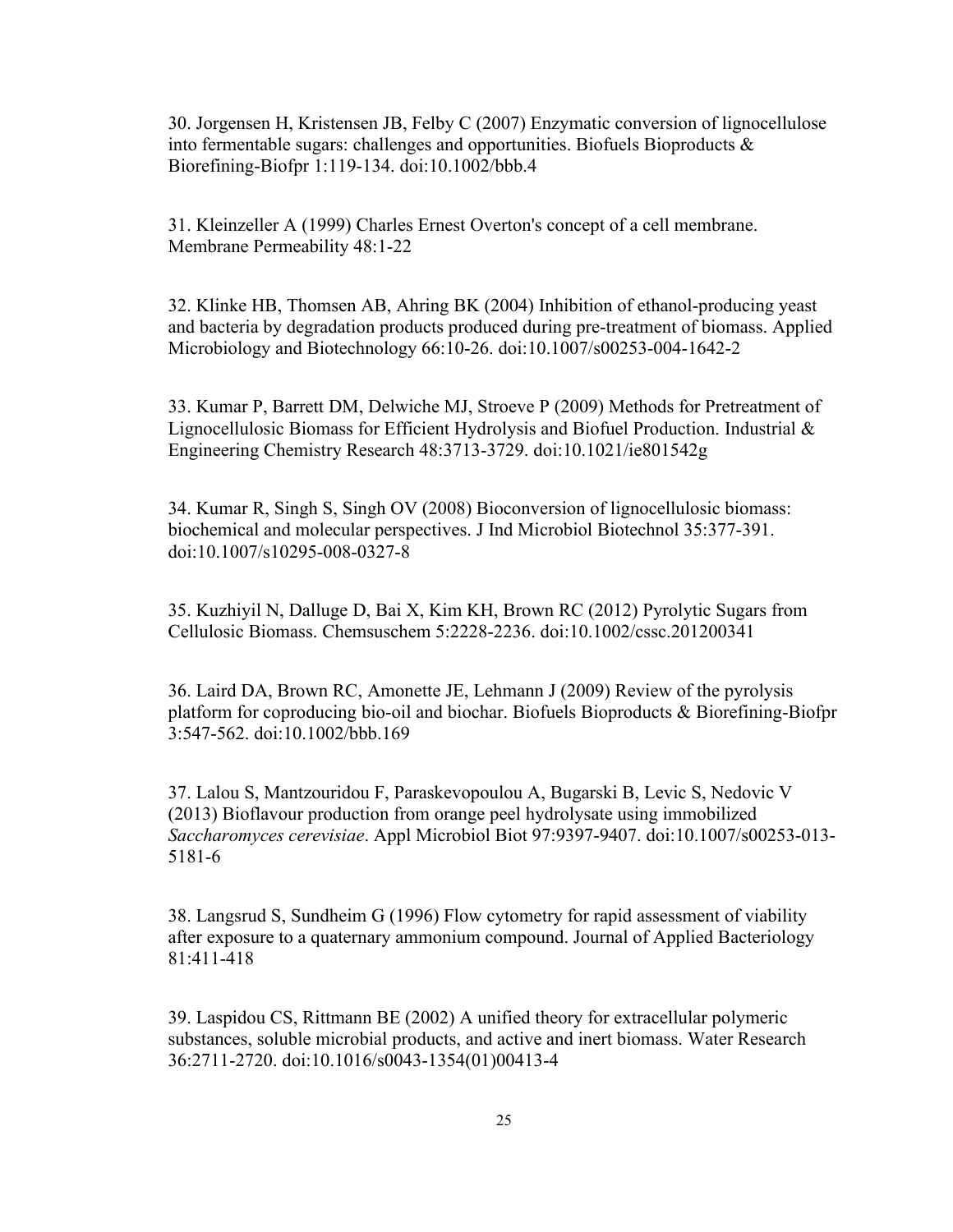40. Layton DS, Ajjarapu A, Choi DW, Jarboe LR (2011) Engineering ethanologenic Escherichia coli for levoglucosan utilization. Bioresource Technology 102. doi:10.1016/j.biortech.2011.06.011

41. Lennen RM, Kruziki MA, Kumar K, Zinkel RA, Burnum KE, Lipton MS, Hoover SW, Ranatunga DR, Wittkopp TM, Marner WD, II, Pfleger BF (2011) Membrane Stresses Induced by Overproduction of Free Fatty Acids in *Escherichia coli*. Applied and Environmental Microbiology 77:8114-8128. doi:10.1128/aem.05421-11

42. Lennen RM, Pfleger BF (2013) Modulating Membrane Composition Alters Free Fatty Acid Tolerance in *Escherichia coli*. Plos One 8. doi:10.1371/journal.pone.0054031

43. Li Q, He Y-C, Xian M, Jun G, Xu X, Yang J-M, Li L-Z (2009) Improving enzymatic hydrolysis of wheat straw using ionic liquid 1-ethyl-3-methyl imidazolium diethyl phosphate pretreatment. Bioresource Technology 100:3570-3575. doi:10.1016/j.biortech.2009.02.040

44. Liam A. Royce PL, Matthew J. Stebbins, Benjamin C. Hanson, Laura R. Jarboe (2013) The damaging effects of short chain fatty acids on *Escherichia coli* membranes. Appl Microbiol Biot 97:8317–8327. doi:10.1007/s00253-013-5113-5

45. Liang X, Liao CY, Thompson ML, Soupir ML, Jarboe LR, Dixon PM (2016) *E. coli* Surface Properties Differ between Stream Water and Sediment Environments. Frontiers in Microbiology 7. doi:10.3389/fmicb.2016.01732

46. Lloubes R, Cascales E, Walburger A, Bouveret E, Lazdunski C, Bernadac A, Journet L (2001) The Tol-Pal proteins of the *Escherichia coli* cell envelope: an energized system required for outer membrane integrity? Research in Microbiology 152:523-529. doi:10.1016/s0923-2508(01)01226-8

47. Los DA, Murata N (2004) Membrane fluidity and its roles in the perception of environmental signals. Biochimica Et Biophysica Acta-Biomembranes 1666:142-157. doi:10.1016/j.bbamem.2004.08.002

48. Luo LH, Seo P-S, Seo J-W, Heo S-Y, Kim D-H, Kim CH (2009) Improved ethanol tolerance in *Escherichia coli* by changing the cellular fatty acids composition through genetic manipulation. Biotechnology Letters 31:1867-1871. doi:10.1007/s10529-009- 0092-4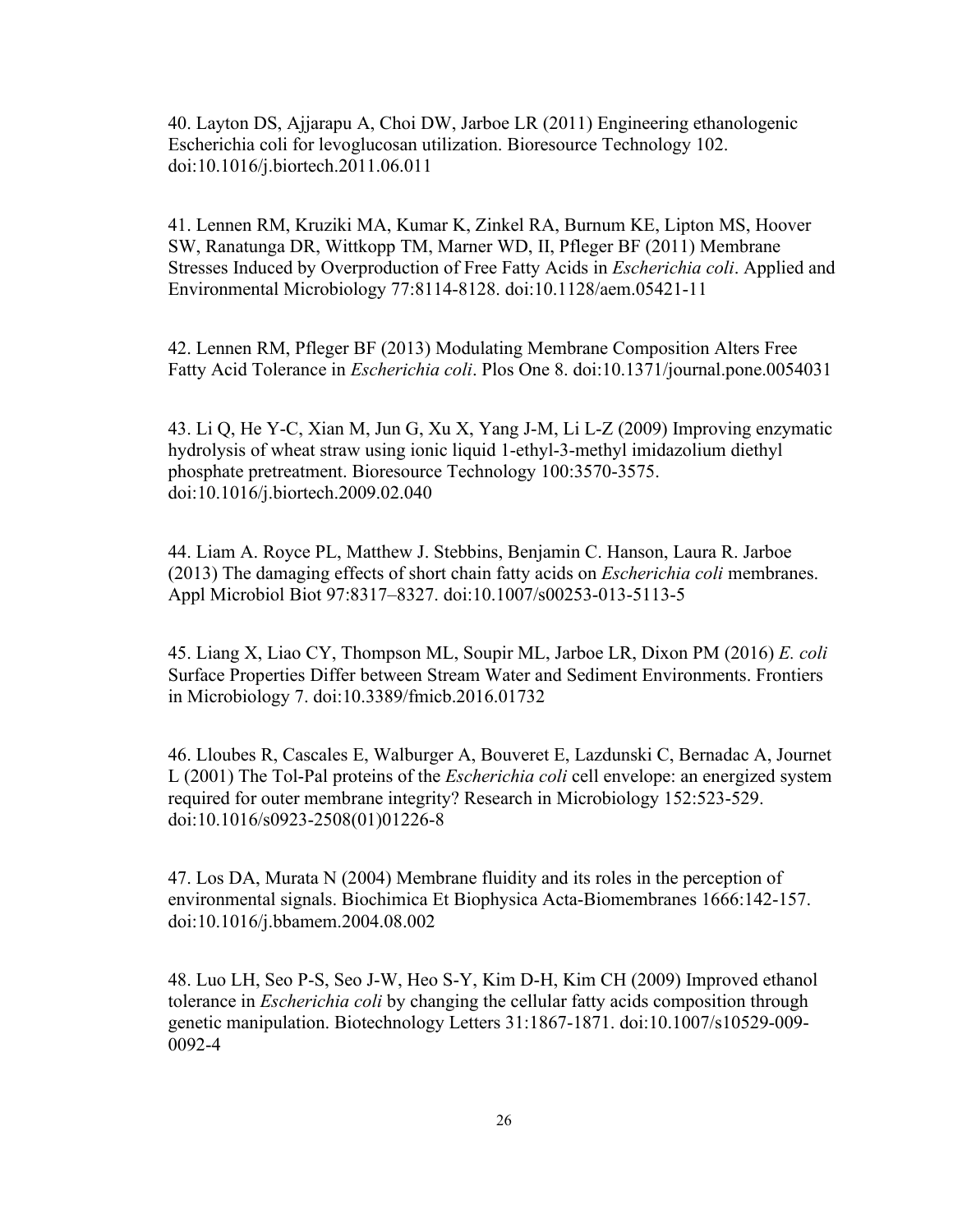49. Mejia R, Gomezeichelmann MC, Fernandez MS (1995) Membrane Fluidity of *Escherichia coli* During Heat Shock. Biochimica Et Biophysica Acta-Biomembranes 1239:195-200. doi:10.1016/0005-2736(95)00152-s

50. Mills TY, Sandoval NR, Gill RT (2009) Cellulosic hydrolysate toxicity and tolerance mechanisms in *Escherichia coli*. Biotechnology for Biofuels 2. doi:10.1186/1754-6834- 2-26

51. Mosier N, Wyman C, Dale B, Elander R, Lee YY, Holtzapple M, Ladisch M (2005) Features of promising technologies for pretreatment of lignocellulosic biomass. Bioresource Technology 96:673-686. doi:10.1016/j.biortech.2004.06.025

52. Mykytczuk NCS, Trevors JT, Leduc LG, Ferroni GD (2007) Fluorescence polarization in studies of bacterial cytoplasmic membrane fluidity under environmental stress. Progress in Biophysics & Molecular Biology 95:60-82. doi:10.1016/j.pbiomolbio.2007.05.001

53. Palmqvist E, Hahn-Hagerdal B (2000) Fermentation of lignocellulosic hydrolysates. II: inhibitors and mechanisms of inhibition. Bioresource Technology 74:25-33. doi:10.1016/s0960-8524(99)00161-3

54. Patel M, Kumar A (2016) Production of renewable diesel through the hydroprocessing of lignocellulosic biomass-derived bio-oil: A review. Renewable  $\&$ Sustainable Energy Reviews 58:1293-1307. doi:10.1016/j.rser.2015.12.146

55. Patwardhan PR, Satrio JA, Brown RC, Shanks BH (2009) Product distribution from fast pyrolysis of glucose-based carbohydrates. Journal of Analytical and Applied Pyrolysis 86. doi:10.1016/j.jaap.2009.08.007

56. Pienkos PT, Zhang M (2009) Role of pretreatment and conditioning processes on toxicity of lignocellulosic biomass hydrolysates. Cellulose 16:743-762. doi:10.1007/s10570-009-9309-x

57. Pluschke G, Overath P (1981) Function of phospholipids in *Escherichia coli* influence of changes in polar head group composition on the lipid phase-transition and characterization of a mutant containing only saturated phospholipid acyl chains. Journal of Biological Chemistry 256:3207-3212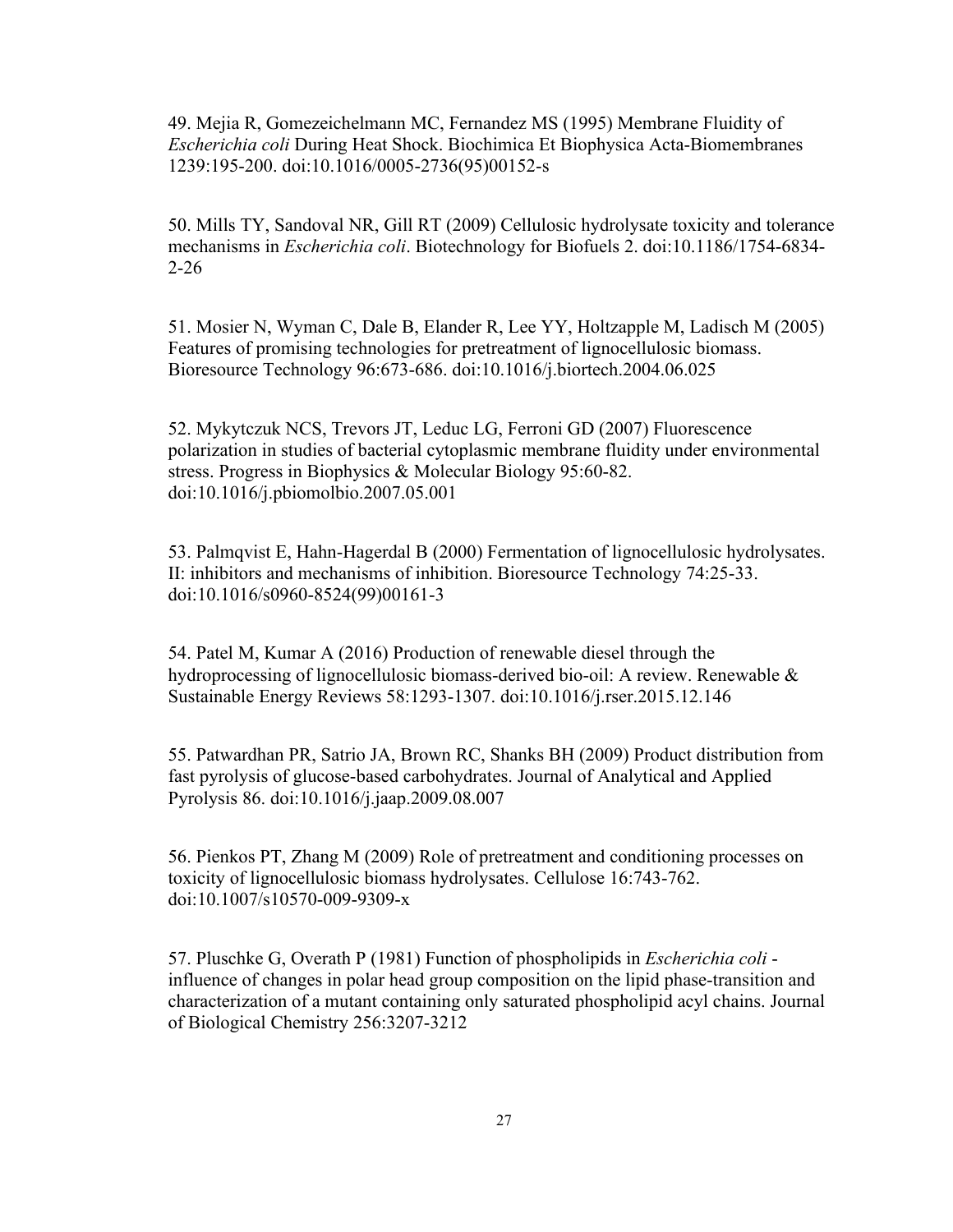58. Pourbafrani M, Talebnia F, Niklasson C, Taherzadeh MJ (2007) Protective effect of encapsulation in fermentation of limonene-contained media and orange peel hydrolyzate. International Journal of Molecular Sciences 8:777-787. doi:10.3390/i8080777

59. Ragauskas AJ, Beckham GT, Biddy MJ, Chandra R, Chen F, Davis MF, Davison BH, Dixon RA, Gilna P, Keller M, Langan P, Naskar AK, Saddler JN, Tschaplinski TJ, Tuskan GA, Wyman CE (2014) Lignin valorization: improving lignin processing in the biorefinery. Science (New York, NY) 344:1246843-1246843. doi:10.1126/science.1246843

60. Romeo T (1998) Global regulation by the small RNA-binding protein CsrA and the non-coding RNA molecule CsrB. Molecular Microbiology 29:1321-1330. doi:10.1046/j.1365-2958.1998.01021.x

61. Romeo T, Gong M, Liu MY, Brunzinkernagel AM (1993) Identification and Molecular Characterization of CsrA, a Pleiotrpic Gene from *Escherichia coli* that Affects Glycogen Biosynthesis, Gluconeogenesis, Cell-Size and Surface-Properties. Journal of Bacteriology 175:4744-4755

62. Rosangela Di Pasqua GB, Nikki Hoskins, Mike Edwards, Danilo Ercolini, and Gianluigi Mauriello (2007) Membrane Toxicity of Antimicrobial Compounds from Essential Oils. Agricultural and Food Chemistry 55:4863–4870. doi:10.1021/jf0636465

63. Roth BL, Poot M, Yue ST, Millard PJ (1997) Bacterial viability and antibiotic susceptibility testing with SYTOX Green nucleic acid stain. Applied and Environmental Microbiology 63:2421-2431

64. Rover MR, Johnston PA, Jin T, Smith RG, Brown RC, Jarboe L (2014) Production of Clean Pyrolytic Sugars for Fermentation. ChemSusChem 7:1662-1668. doi:10.1002/cssc.201301259

65. Rover MR, Johnston PA, Whitmer LE, Smith RG, Brown RC (2014) The effect of pyrolysis temperature on recovery of bio-oil as distinctive stage fractions. Journal of Analytical and Applied Pyrolysis 105:262-268. doi:10.1016/j.jaap.2013.11.012

66. Royce LA, Liu P, Stebbins MJ, Hanson BC, Jarboe LR (2013) The damaging effects of short chain fatty acids on *Escherichia coli* membranes. Applied Microbiology and Biotechnology 97:8317-8327. doi:10.1007/s00253-013-5113-5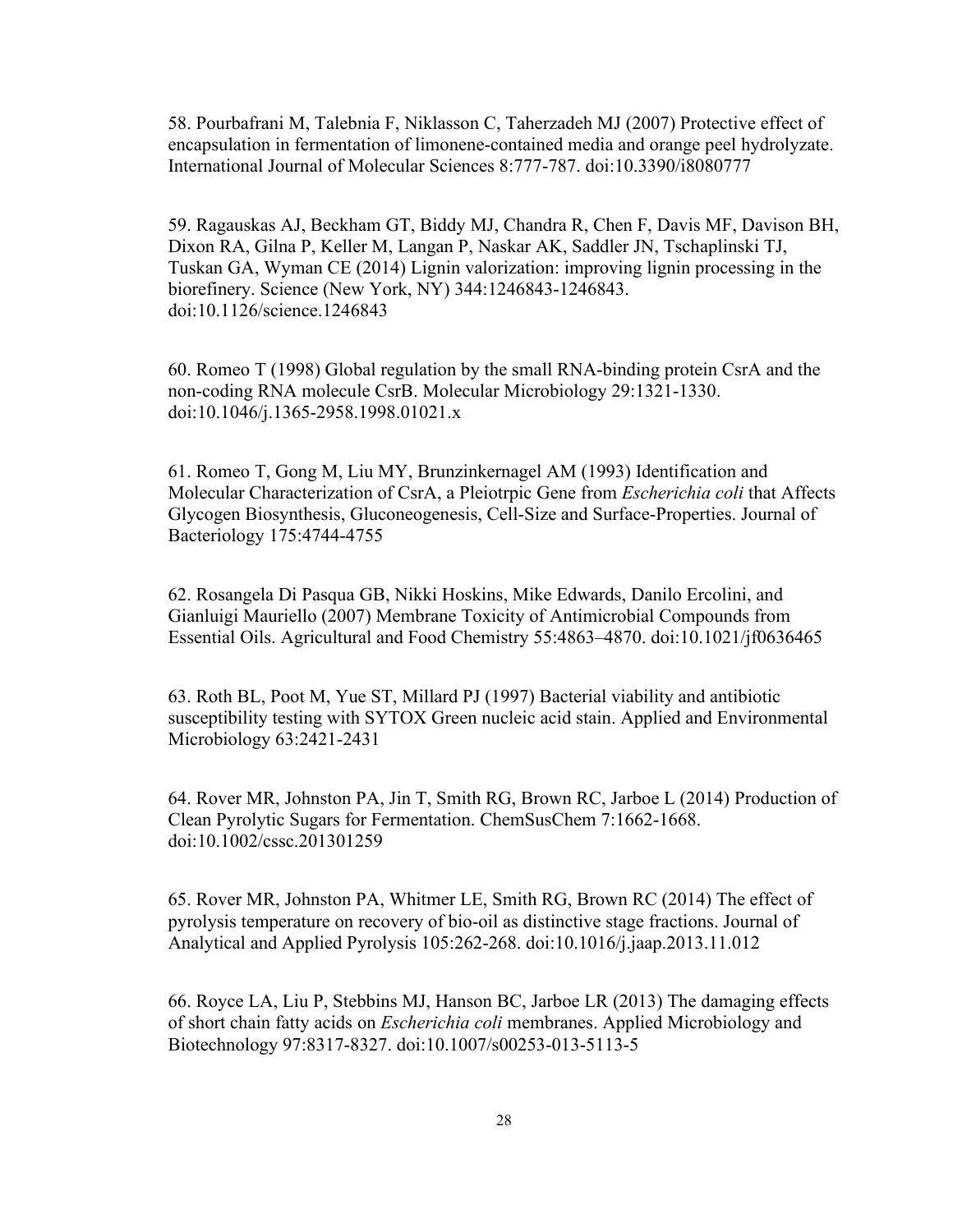67. Royce LA, Yoon JM, Chen Y, Rickenbach E, Shanks JV, Jarboe LR (2015) Evolution for exogenous octanoic acid tolerance improves carboxylic acid production and membrane integrity. Metabolic Engineering 29:180-188. doi:10.1016/j.ymben.2015.03.014

68. Saha BC, Iten LB, Cotta MA, Wu YV (2005) Dilute acid pretreatment, enzymatic saccharification and fermentation of wheat straw to ethanol. Process Biochemistry 40:3693-3700. doi:10.1016/j.procbio.2005.04.006

69. Sherkhanov S, Korman TP, Bowie JU (2014) Improving the tolerance of *Escherichia coli* to medium-chain fatty acid production. Metabolic Engineering 25:1-7. doi:10.1016/j.ymben.2014.06.003

70. Sherkhanov S, Korman TP, Bowie JU (2014) Improving the tolerance of *Escherichia coli* to medium-chain fatty acid production. Metabolic engineering 25:1-7

71. Shin H-S, Kang S-T, Nam S-Y (2000) Effect of carbohydrates to protein in EPS on sludge settling characteristics. Biotechnology and Bioprocess Engineering 5:460-464

72. Shokri A, Sanden AM, Larsson G (2002) Growth rate-dependent changes in *Escherichia coli* membrane structure and protein leakage. Appl Microbiol Biot 58:386- 392. doi:10.1007/s00253-001-0889-0

73. Sikkema J, Debont JAM, Poolman B (1994) Interactions of Cyclic Hydrocarbons with Biological Membranes. Journal of Biological Chemistry 269:8022-8028

74. Sikkema J, Debont JAM, Poolman B (1995) Mechanisms of Membrane Toxicity of Hydrocarbons. Microbiological Reviews 59:201-222

75. Soto ML, Dominguez H, Nunez MJ, Lema JM (1994) Enzymatic Saccharification of Alkali-treated Sunflower Hulls. Bioresource Technology 49:53-59. doi:10.1016/0960- 8524(94)90173-2

76. Stevenson G, Andrianopoulos K, Hobbs M, Reeves PR (1996) Organization of the *Escherichia coli* K-12 gene cluster responsible for production of the extracellular polysaccharide colanic acid. Journal of Bacteriology 178:4885-4893